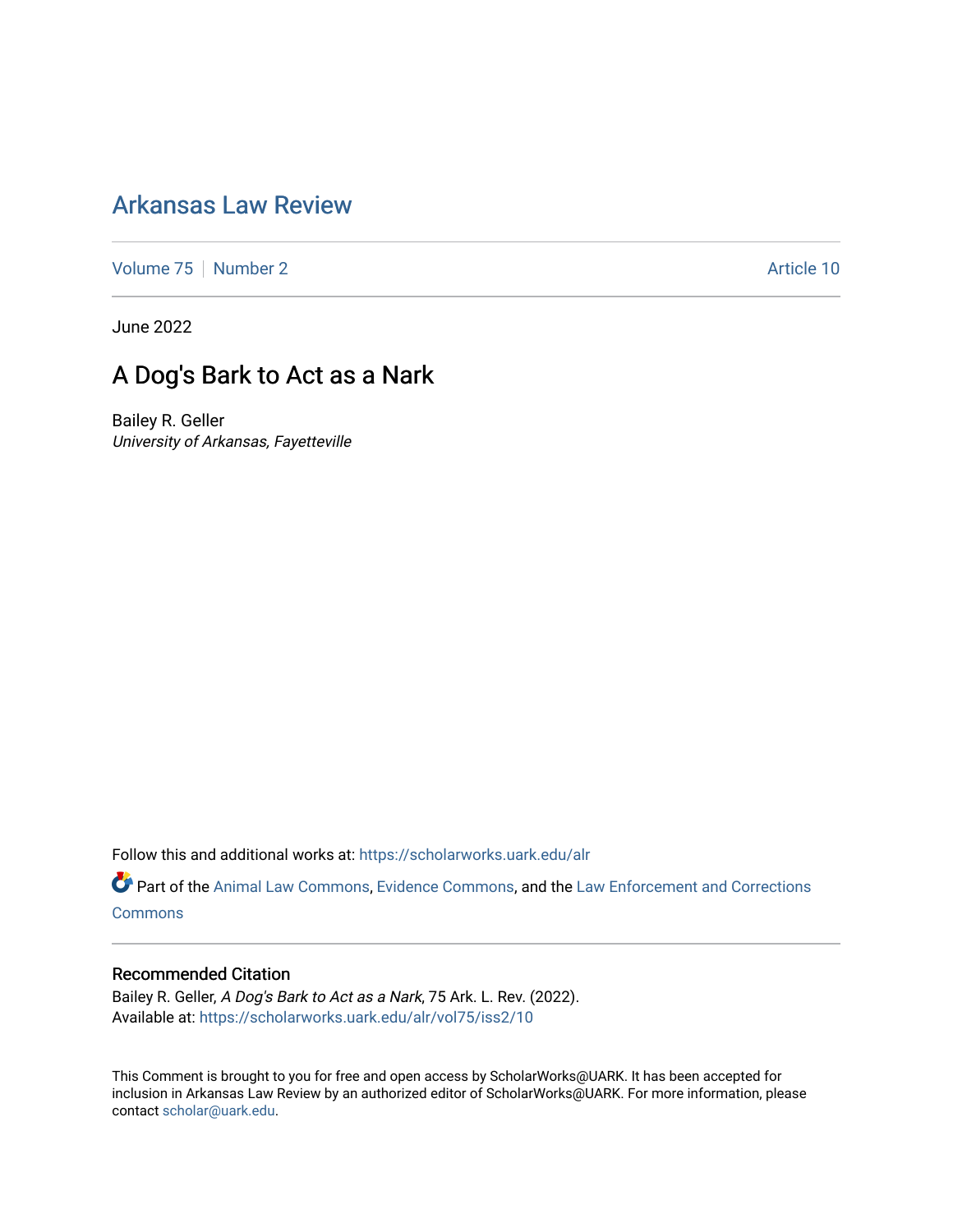## **A DOG'S BARK TO ACT AS A NARK**

#### Bailey R. Geller\*

## **I. INTRODUCTION**

What does one do when life hands them lemons? That's right—make lemonade. Now, that is not to say that making lemonade is always easy. Some may find the lemonade too bitter, others too sweet, and nevertheless some might simply dislike the taste of lemonade regardless of the process. Nevertheless, the mere possibility of critique—the potential for objections—does not mean that lemons should be wasted. Rather, it is an admonition. The transformation of a sour fruit into a delectable refreshment is not easy nor can it be done by just anyone; it requires consistency, experience, and a precise recipe. But when one closely adheres to that recipe, something astonishing commences—a seemingly unappetizing lemon becomes something more. It becomes something great.

The law is full of lemons, of sorts. Namely, dogs. Dogs are often considered an unsavory element of criminal procedure; tools of the criminal justice system purposed toward unjust ends.<sup>1</sup> But what should our legal system do with creatures possessing an inhuman, near-unearthly nose, capable of surpassing a human's

\* J.D. Candidate, University of Arkansas School of Law, 2023. Editor-in-Chief of the *Arkansas Law Review*, 2022-2023. The author sincerely thanks Professor Alex Nunn for his advice, support, and confidence throughout the writing process and her law school career. The author would also like to express gratitude to her family and friends for their constant encouragement. Additionally, the author gives a special thank you to her dog, Odie, for inspiring this Comment. Lastly, the author especially thanks the *Arkansas Law Review* for their commitment to diligent editing.

<sup>1</sup>*. See* William M. FitzGerald, *The Constitutionality of the Canine Sniff Search: From*  Katz *to Dogs*, 68 MARQ. L. REV. 57, 64-82 (1984) (discussing the long line of case law involving the use of dogs in criminal procedure that has caused much controversy).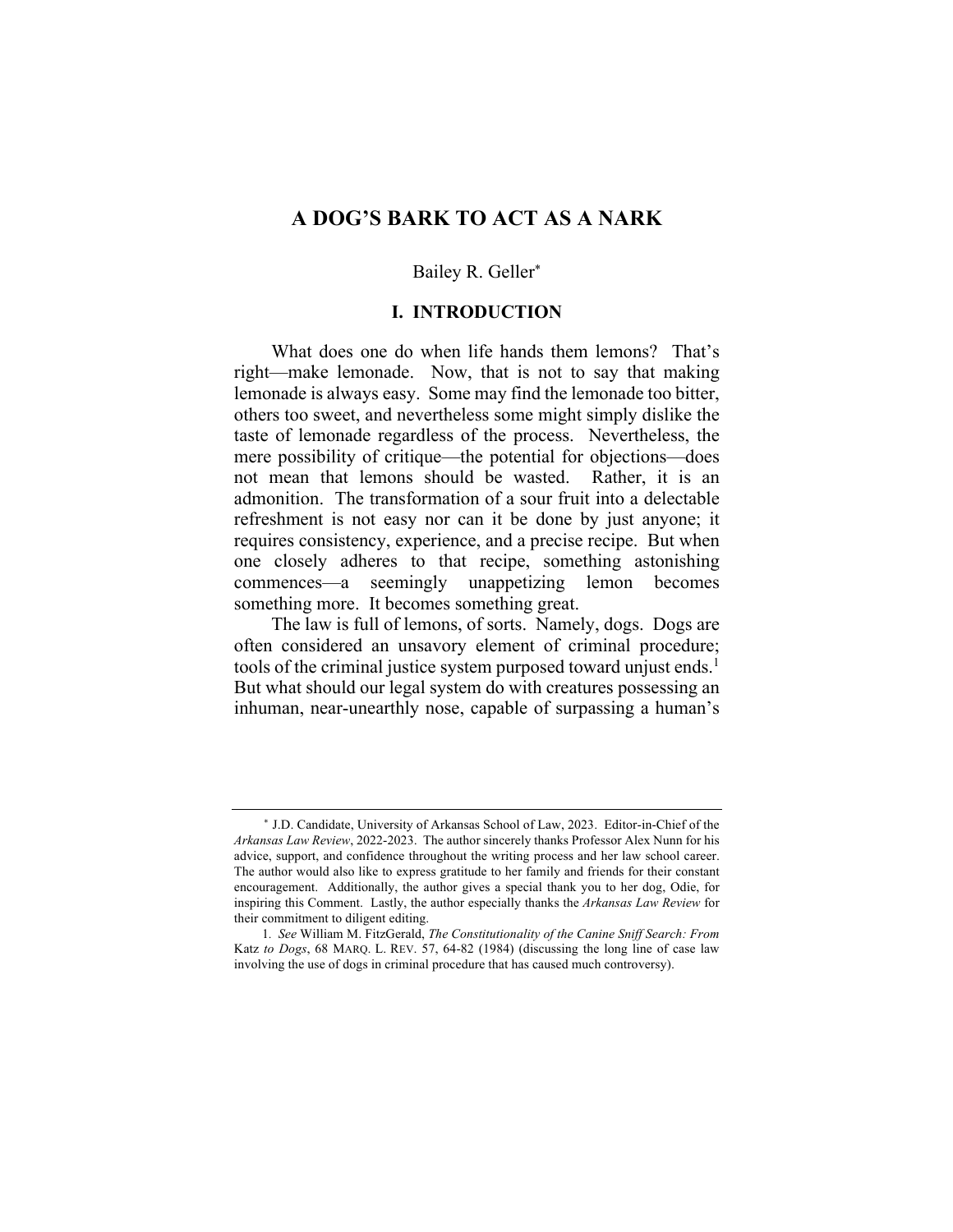sense of smell by a factor of  $100,000$  times?<sup>2</sup> That's right—use their noses (veritable legal lemons) for good.

Put simply, dog scent lineups use a canine to match a scent from a crime scene to the scent of a suspect in a lineup.<sup>3</sup> Dog scent lineups serve as an effective resource aimed at improving identifications at trial, and they can yield immensely probative and essential evidence.<sup>4</sup>

For example, consider a vignette about Maggie, a trained bloodhound, which demonstrates the vast potential of a canine's sense of smell.<sup>5</sup> Investigators following a crime scene sought to link a crumpled manila envelope with a purported suspect.<sup>6</sup> The envelope was initially found on the suspect's bed—preliminarily connecting the evidence and the suspect—but, given the importance of the identification, investigators sought to reinforce that link.7 That is when Maggie was called in. With no prior encounter between Maggie and the suspect, investigators presented the envelope to Maggie at the entrance of a jail where the suspect was being housed. $8$  Immediately thereafter, Maggie tracked the envelope's scent through the entirety of the jail, taking the exact route walked by the suspect to the control room, until she arrived at the very room where the suspect was being held and alerted to him.<sup>9</sup> During the legal proceedings that followed, the Supreme Court of California upheld the admissibility of Maggie's scent identification, directly acknowledging its immense probative value.10

7*. Id.*

<sup>2</sup>*. 8 Dog Nose Facts You Probably Didn't Know*, PETMD (May 28, 2020), [https://perma.cc/JVL4-ZZ5H].

<sup>3</sup>*. See infra* Section II.B.

<sup>4</sup>*. See* Sophie Marchal et al., *Rigorous Training of Dogs Leads to High Accuracy in Human Scent Matching-To-Sample Performance*, PLOS ONE, Feb. 10, 2016, at 1, 10 (demonstrating that dog scent identifications helped the French Division of the Technical and Scientific Police in judicial cases solve more than a quarter of criminal cases alone).

<sup>5.</sup> People v. Jackson, 376 P.3d 528, 551 (Cal. 2016).

<sup>6</sup>*. Id.*

<sup>8</sup>*. Id.*

<sup>9</sup>*. Id.*

<sup>10</sup>*. Jackson*, 376 P.3d at 572. Experts testified regarding the training of the bloodhound, a reasonable time for scents to linger, and the ability of bloodhounds to distinguish between different human scents, even on paper, thus laying a proper foundation for the admission of the evidence. *Id.* at 561-65.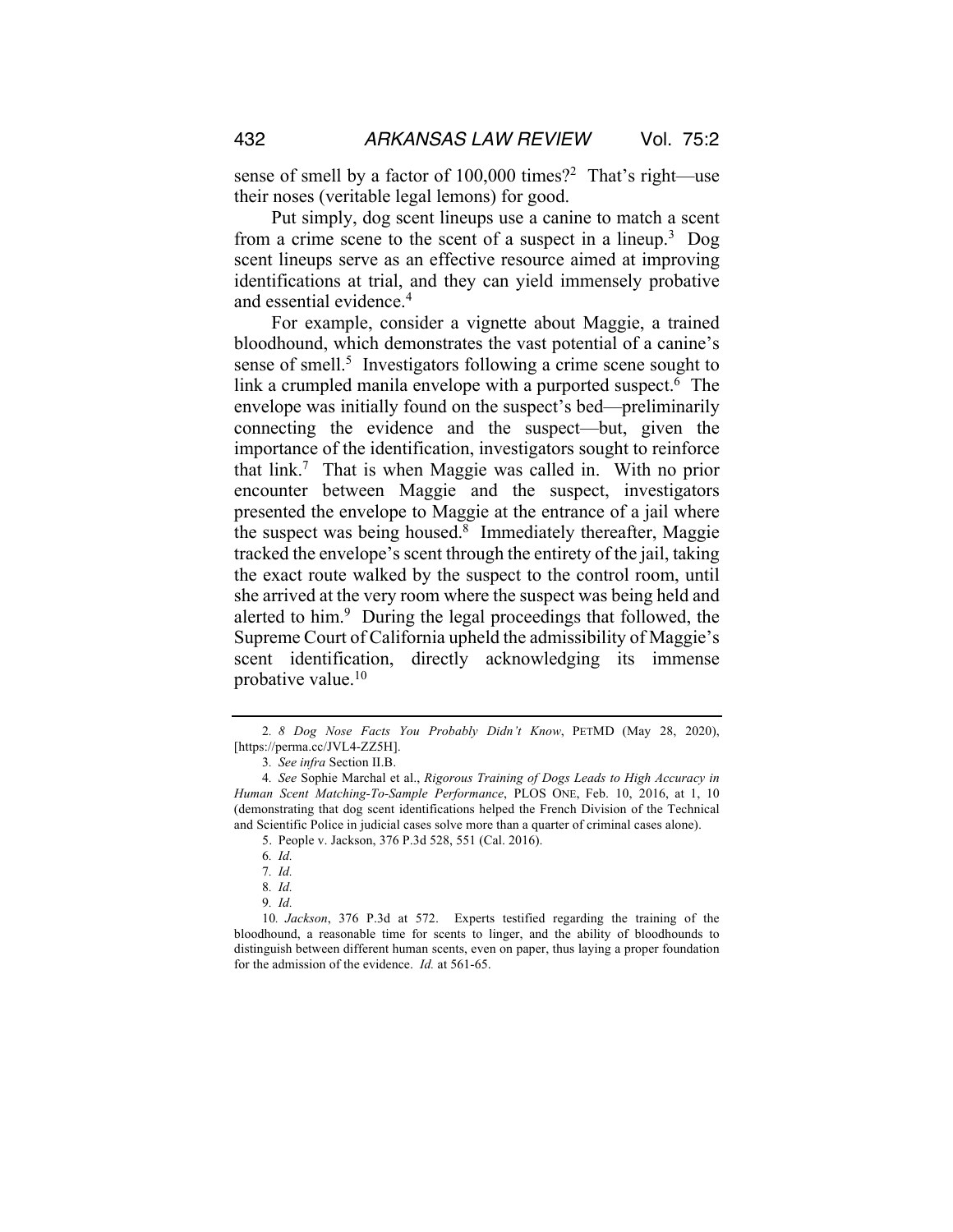Despite their potential significance, however, dog scent identifications have been categorized by many courts and commentators as "junk science."<sup>11</sup> They are perceived to be, as foreshadowed, a sour lemon for courts to avoid.

Often, the criticisms of dog scent identifications turn on concerns about expert testimony. Scent identifications are typically relayed to trial factfinders through expert witnesses, and the admissibility of identifications therefore depends on the evidentiary strictures surrounding expert testimony.<sup>12</sup> However, the admissibility standards of expert testimony are somewhat vague.<sup>13</sup> And, increasingly, judges rely on federal and state evidentiary codes to simply exclude scent identifications entirely as an insufficiently reliable form of expert testimony.14

But that exclusion is a miscalculation. Rather than excluding scent lineups entirely, courts should permit factfinders to weigh their importance.

Such a permissive approach, though a drastic change from current practice, would be far from anomalous. Consider, for instance, how eyewitness identifications by humans are routinely used in court despite comparable reliability concerns.<sup>15</sup> Eyewitness identifications carry an abundance of prospective shortcomings, albeit flaws in human nature itself, including undue influence from the observer's cognitive biases.<sup>16</sup> In fact, nearly

<sup>11.</sup> John J. Ensminger & Tadeusz Jezierski, *Scent Lineups in Criminal Investigations and Prosecutions*, *in* POLICE AND MILITARY DOGS: CRIMINAL DETECTION, FORENSIC EVIDENCE, AND JUDICIAL ADMISSIBILITY 101, 101 (John J. Ensminger ed., 2012) ("Scent lineups are a significant forensic and evidentiary tool, though they are sometimes dismissed as 'junk science.'")

<sup>12</sup>*. See infra* Section II.D.

<sup>13</sup>*. See In re* Paoli R.R. Yard PCB Litig., 35 F.3d 717, 750 (3rd Cir. 1994).

<sup>14.</sup> JoAnna Lou, *Scent Lineups: Properly Harnessing the Power of the Canine Nose*, THE BARK, [https://perma.cc/69YS-7MA7] (June 2021) (Alaska, Florida, New York, and Texas are some of the few states to currently use scent lineups; however, they are still deemed problematic even in these states).

<sup>15.</sup> Stephen Raburn, *Mistaken Eyewitness Identification Leads to Wrongful Convictions*, INTERROGATING JUST. (May 12, 2021), [https://perma.cc/JZT8-P3HG]; *see also Eyewitness Identification Reform*, INNOCENCE PROJECT, [https://perma.cc/D4DE-4DHD] (last visited Apr. 1, 2022) (a highly influential organization that argues against "junk science," and despite criticizing the method due to the influences, it sets out some approaches to make eyewitness identifications more reliable in order to keep them in court).

<sup>16</sup>*. Police Lineups and Other Identification Situations*, FINDLAW, [https://perma.cc/5VHS-MAEU] (Feb. 14, 2019).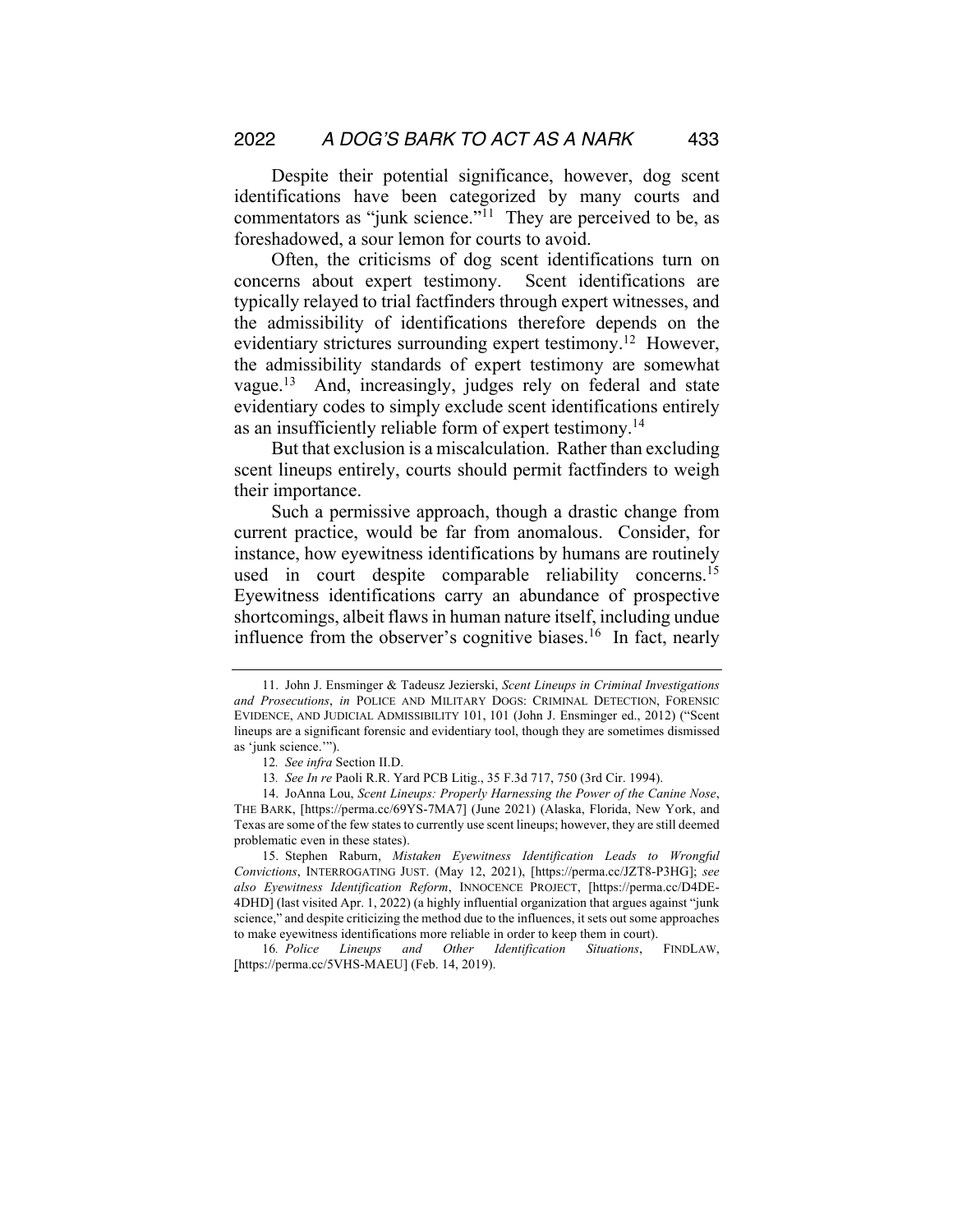70% of wrongful convictions later overturned by DNA evidence are due to inaccurate eyewitness identifications.<sup>17</sup> Nonetheless, eyewitness identifications are not deemed categorically inadmissible despite these pervasive reliability concerns. Rather, they remain a cornerstone of modern trials, with reliability concerns affecting the evidence's *weight* rather than its *admissibility.*18

Our legal system's treatment of eyewitness testimony paves the path ahead for dog scent lineups. Dog scent lineups are used solely for identification purposes, neither to determine guilt nor innocence.19 Both forms of identification produce a similar outcome—suspect elimination—and yet, in many regards, scent identifications are *more* reliable than eyewitness testimony. Canines do not suffer the same cognitive biases that humans do. Furthermore, the perceptive ability of a dog's nose often far exceeds that of a human's eyes.

This Comment therefore advocates for systemic reconsideration of dog scent lineups at trial. It will not claim that all dog scent lineups are flawless, particularly given the slipshod manner in which many are performed. But dog scent identifications are increasingly more valuable than our legal system currently acknowledges when they are properly conducted. They should be admissible.

Directly after this Introduction, Part II of this Comment offers background information on the various uses of canines in the criminal justice system as well as an empirical survey of how scent lineups are currently utilized by law enforcement across numerous countries. Thereafter, Part III details best practices of

<sup>17.</sup> Raburn, *supra* note 15.

<sup>18</sup>*. Weight of Evidence*, JRANK, [https://perma.cc/ZE7R-EECJ] (last visited Apr. 1, 2022) (demonstrating the ability of the jury to weigh the evidence).

<sup>19.</sup> Winfrey v. State, 393 S.W.3d 763, 768 (Tex. Crim. App. 2013). Further, analogous to a fingerprint expert not being qualified to conclude if a defendant was guilty but could testify that the fingerprint on the murder weapon was the defendant's, here testimony regarding dog scent evidence is not, and cannot, be used to show legal conclusions such as guilt. *See* Berry v. City of Detroit, 25 F.3d 1342, 1353 (6th Cir. 1994). Rather, scent lineup testimony demonstrates a relationship between the suspect and the crime scene itself, but a legal conclusion made by the expert is not appropriate. *Id.*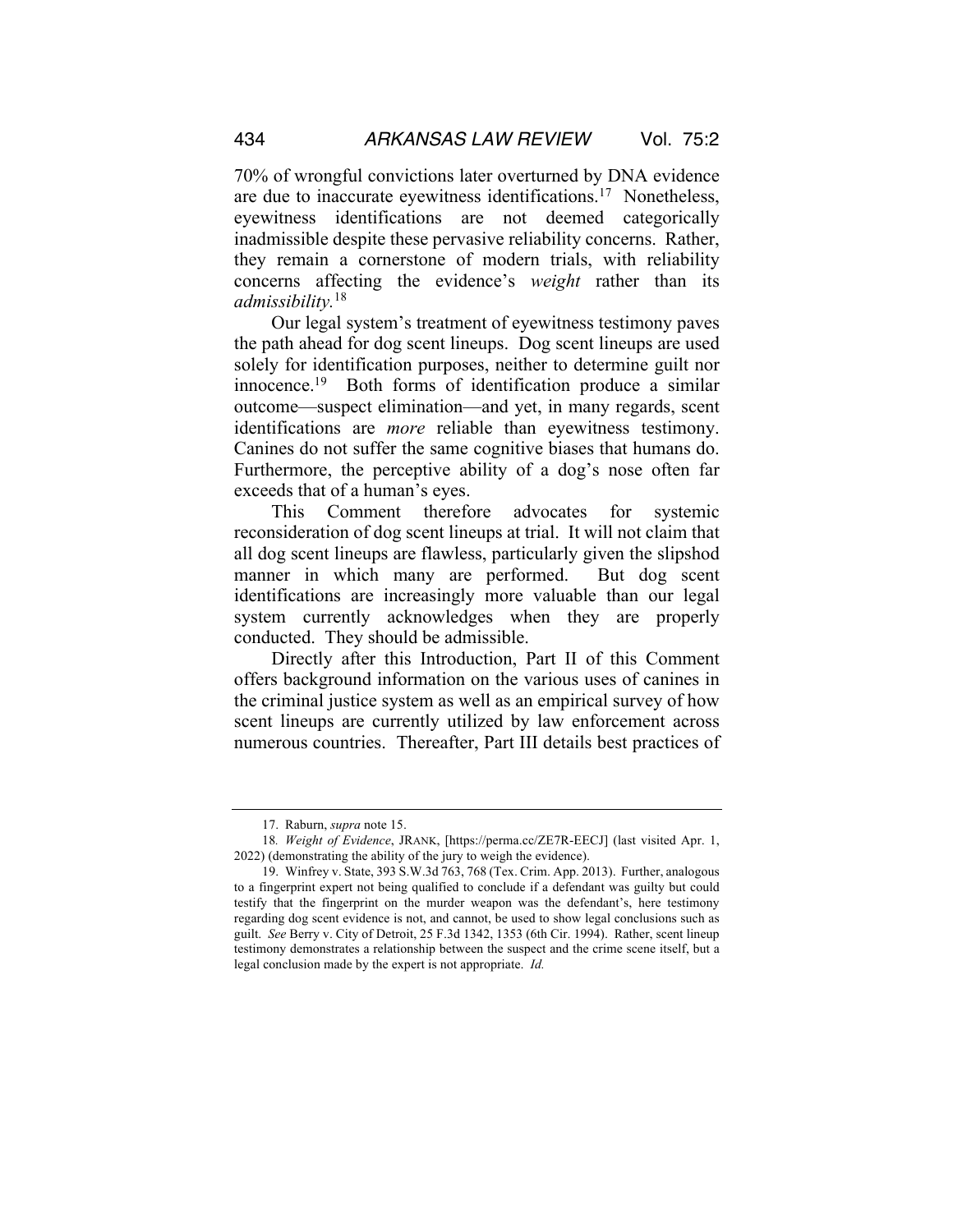scent lineups before advocating in favor of their admissibility at trial. A brief Conclusion provides the Comment's parting note.

### **II. BACKGROUND**

Scent lineups can hardly be categorized as "novel" considering the various uses of canines in all fields. First, the history and evolution of canine use in the legal field must be analyzed. The various uses of scent identification are inevitably tied with the Federal Rules of Evidence and application thereof.

#### **A. Barkground on Canine Uses**

Since Roman times, dogs have been utilized for security and hunting.<sup>20</sup> Soon after, the English first began using bloodhounds starting in 1888.<sup>21</sup> The use of dogs in law enforcement became prevalent in America by the 1970s.<sup>22</sup>

Today, dogs take on many roles humans are incapable of competing with, such as tracking criminals, sniffing out contraband, or locating missing children.<sup>23</sup> Dogs are actively employed during national crises and rescue missions.<sup>24</sup> The job is not done by their (albeit cute) looks; rather, the nose controls. A canine's nose is superhuman like, capable of smelling in threedimensional and the passage of time, and even so, the nose continues to evolve.25

<sup>20</sup>*. History of Dogs*, DOGS FOR L. ENF'T, [https://perma.cc/C8EG-EKUQ] (last visited Oct. 24, 2021).

<sup>21</sup>*. History of Police Canines Around the World*, DOGS FOR L. ENF'T, [https://perma.cc/44SS-HSXY] (last visited Apr. 13, 2022).

<sup>22</sup>*. Id.*

<sup>23.</sup> Ed Grabianowski, *How Police Dogs Work*, HOW STUFF WORKS, [https://perma.cc/J2K9-Y84X] (last visited Oct. 24, 2021).

<sup>24</sup>*. See, e.g.*, Mara Bovsun, *The Legacy of 9/11 Dogs*, AM. KENNEL CLUB (Aug. 30, 2021), [https://perma.cc/3BEA-22HV] (describing the use of canines during the Oklahoma City bombing and the terrorist attacks of 9/11).

<sup>25.</sup> PETMD, *supra* note 2.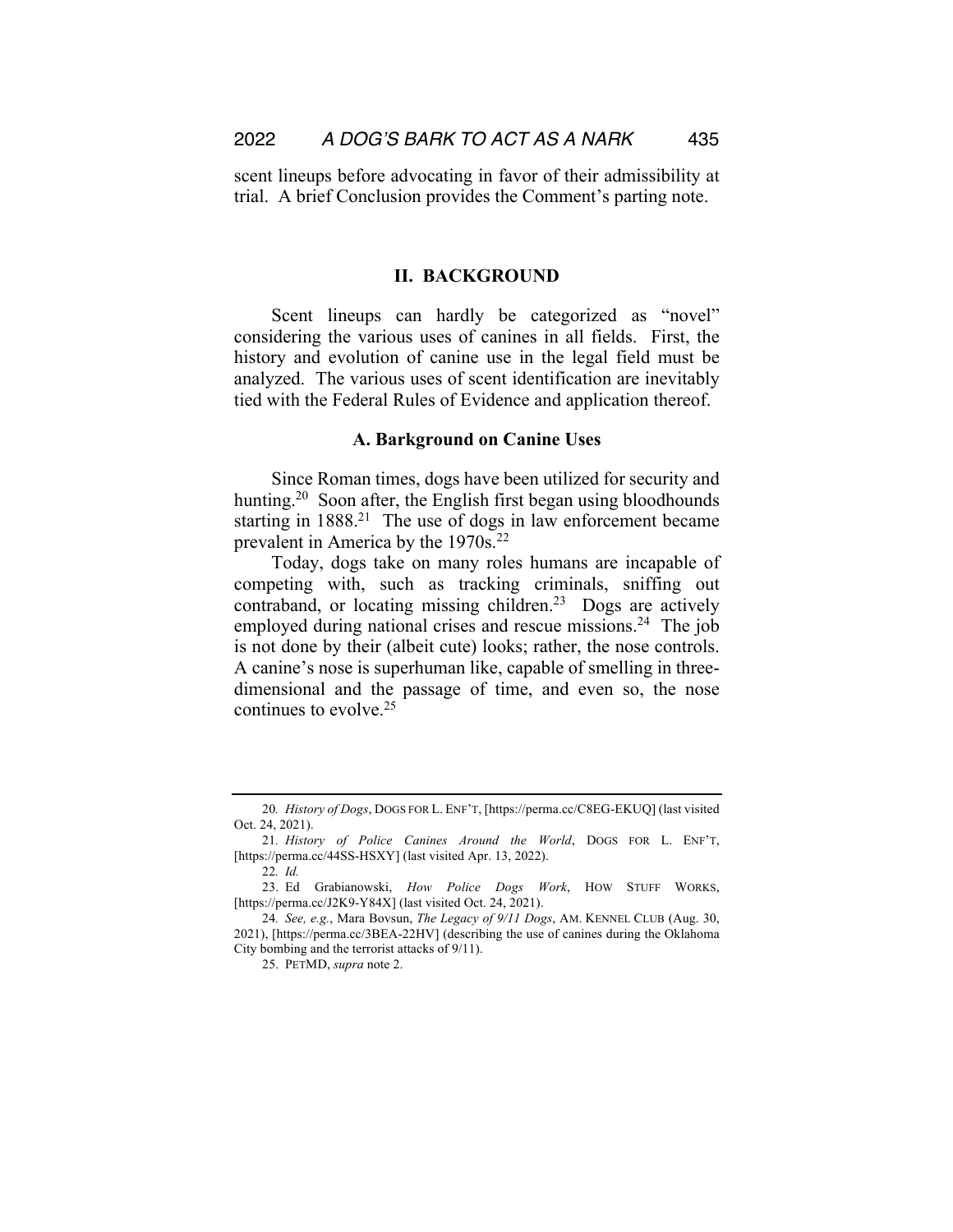Not all dogs are alike.<sup>26</sup> Bloodhounds and German Shepherds are the "gunners" in terms of canine smelling, with bloodhounds usually coming in first.<sup>27</sup> After all, they are "a nose" with a dog" and often serve as more vital assistance to law enforcement than the complex technology available today.<sup>28</sup> Consider the ease with which a human can distinguish strong scents—say pickles and popcorn—and then consider how much easier it is for a dog to do the same. A dog can distinguish scents better than a human due to "a large, ultrasensitive set of scent membranes that allows the dog to *distinguish* smells[.]"29 The first-place winner's nose is comprised of approximately 230 million olfactory cells, forty times the amount in humans. $30$ 

Scent lineups were at last introduced into evidence in the United States in  $1982$ ,<sup>31</sup> but regrettably carried little weight, as demonstrated by the quick disposal of their existence in many states.<sup>32</sup> Contrarily, European countries have regularly employed scent lineups as far back as the beginning of the twentieth century.33

Analogous to the many uses of a lemon, dogs—our legal lemons—are often subjected to uses outside law enforcement. Human companions and guide dogs serve unique roles.<sup>34</sup> Canines are able to smell heat signatures with their noses, as well as detect cancer and COVID-19.35

<sup>26</sup>*. Id.*

<sup>27.</sup> For example, a pug is not known to have a good sense of smell as its scrunched nose blocks passageways. *Id.*

<sup>28</sup>*. The Bloodhound's Amazing Sense of Smell*, PBS (June 9, 2008), [https://perma.cc/5M3V-ZJTZ].

<sup>29</sup>*. Id.* (emphasis added).

<sup>30</sup>*. Id.*

<sup>31.</sup> John J. Ensminger, *Development of Police and Military Dog Functions*, *in* POLICE AND MILITARY DOGS: CRIMINAL DETECTION, FORENSIC EVIDENCE, AND JUDICIAL ADMISSIBILITY, *supra* note 11, at 3, 5 [hereinafter Ensminger, *Development of Police and Military Dog Functions*].

<sup>32</sup>*. See supra* note 14 and accompanying text.

<sup>33.</sup> Ensminger & Jezierski, *supra* note 11, at 101.

<sup>34.</sup> Grabianowski, *supra* note 23.

<sup>35</sup>*. Dogs Can Detect Heat with 'Infrared Sensor' in Their Nose, Research Finds*, REUTERS (Mar. 3, 2020, 7:22 AM), [https://perma.cc/Y9XX-H3K6]; Mia Rozenbaum, *The Science of Sniffs: Disease Smelling Dogs*, UNDERSTANDING ANIMAL RSCH. (June 19, 2020), [https://perma.cc/K4KE-K39Q].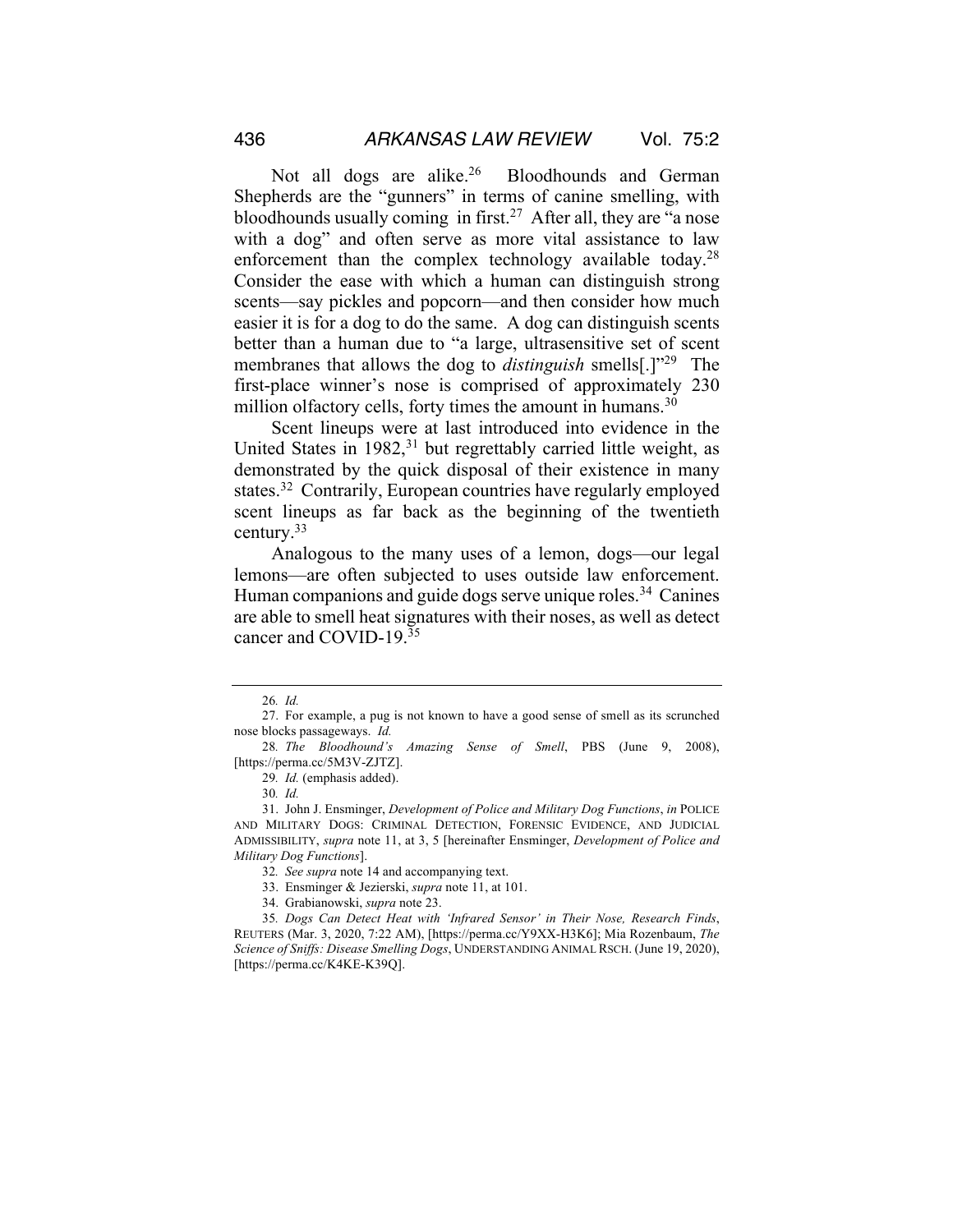#### **B. Sniff What?**

Despite the unwarranted, wide range of techniques involving scent lineups, the general idea behind a scent lineup is to allow a canine to smell the scent from a crime scene and then walk by containers that have scent swabs from a group of individuals, one being the suspect's.<sup>36</sup> If the canine matches the two scents, it should alert with a trained signal.<sup>37</sup> This signal is often a bark, but not always.<sup>38</sup> Alerts, though subject to variation, are largely a "specific and simple behavior pattern by which the dog indicates to the handler that a target odor is present."39 Thus, if the dog alerts, it implies that the two scents derived from the same person.40 Despite optimism, alerts are not always clear, and in return they should not be classified as such.<sup>41</sup>

### **C. Technique to Speak: Worldwide**

To properly evaluate scent lineups, they must be compared across the nations that use them. An empirical study was conducted across eleven different countries demonstrating these discrepancies.42 The key differences are noteworthy.

First up: the collection and handling of the scents.<sup>43</sup> All of the countries have a standard material that may hold the scents of suspects and decoys, except the United States.<sup>44</sup> Worldwide, including the United States, there is nearly no required specific time period on how long after the collection of the scent it could be used or how long the scent of the suspect may be used; instead

<sup>36.</sup> Lou, *supra* note 14.

<sup>37</sup>*. Id.* 

<sup>38</sup>*. Id.* 

<sup>39.</sup> Ensminger, *Development of Police and Military Dog Functions*, *supra* note 31, at 7.

<sup>40</sup>*. See* Barbara Ferry et al., *Scent Lineups Compared Across Eleven Countries: Looking for the Future of a Controversial Forensic Technique*, 302 FORENSIC SCI. INT'L, July 2019, at 1, 1.

<sup>41.</sup> Ensminger, *Development of Police and Military Dog Functions*, *supra* note 31, at 8.

<sup>42.</sup> Ferry et al., *supra* note 40, at 2.

<sup>43</sup>*. Id.* at 3 tbl.1.

<sup>44</sup>*. Id.*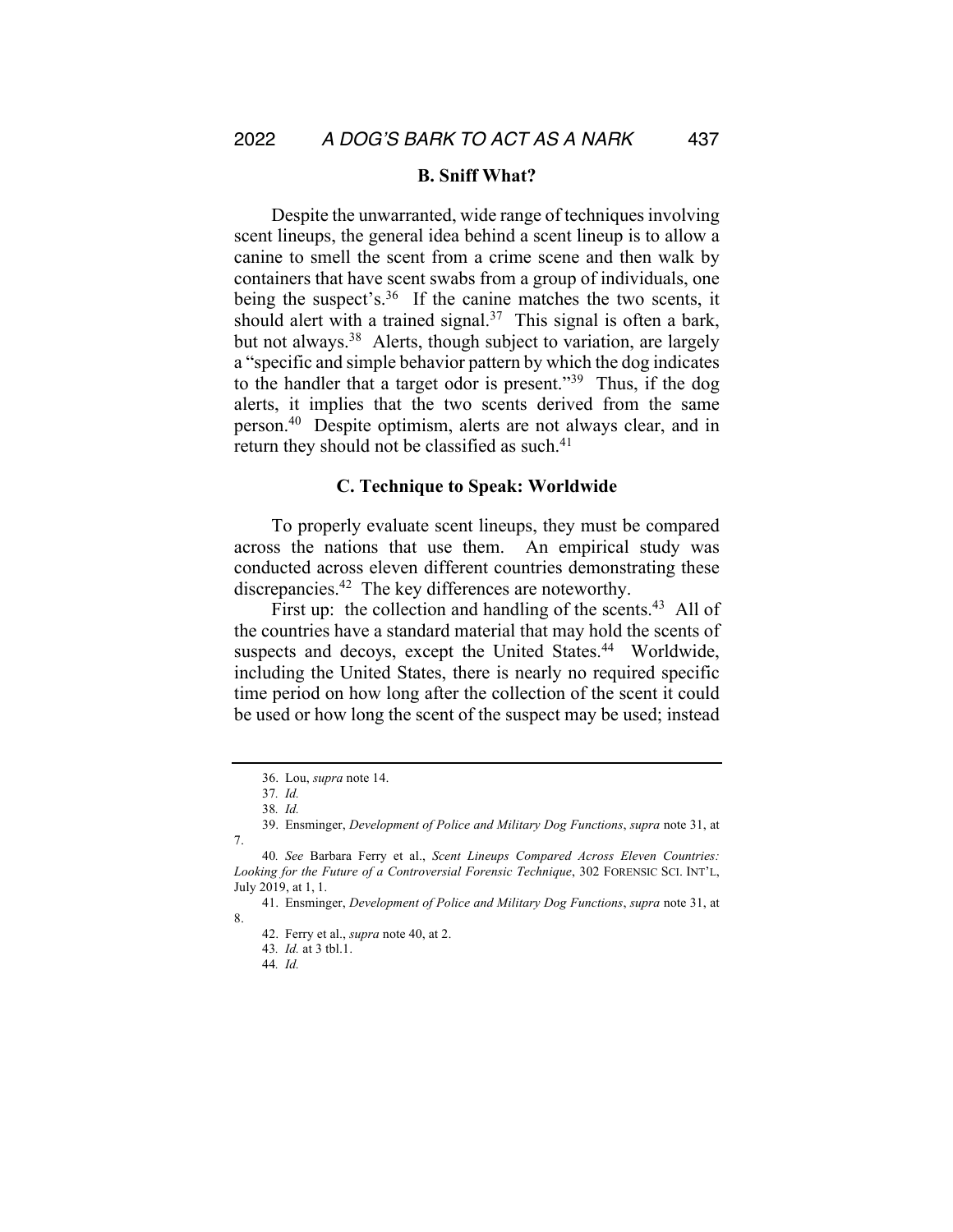they have "norms".45 Despite this, most countries, not including the United States, at least have a rule on the frequency of cleaning the stations between trials.46

The characteristics of the decoy vary as well.<sup>47</sup> Some countries require the scent to be taken from suspects with similar characteristics, usually gender; the United States has no requirement, but race, ethnicity, and gender are sometimes considered.48 Even with nearly all countries requiring a novel decoy, the United States allows re-used decoys during judicial trials.49 Not surprisingly, many other countries, the United States not included, require a minimum number of control trials.<sup>50</sup>

Even the setup of the lineups among countries differs.<sup>51</sup> Every country except one established a procedure or requirement for the number of scent stations—the United States being the one exception with variable numbers in case law.<sup>52</sup> Likewise, the United States has no minimum number of trials required before scent lineups are admissible as evidence and has even allowed a single run with an alert to be enough, notwithstanding many countries strictly imposing a minimum number of trials.<sup>53</sup>

Ignorant to researchers' advice urging a high degree of blindness, meaning obliviousness to the actual location of the scent, dog scent lineups often are performed without blindness.<sup>54</sup> Common practice in the United States is to have the handler, but not the technician, blind; however, there is a lack of consistency among the states and across countries.<sup>55</sup>

Surprisingly, the United States is the only country to use bloodhounds; however, there is no training or age requirement for

- 48*. Id.*
- 49*. Id.*
- 50*. Id.* at 5 tbl.3. 51*. Id.* at 6 tbl.4.

- 53*. Id.*
- 54*. Id.* at 12.
- 55*. Id.* at 8 tbl.6, 12.

<sup>45</sup>*. Id.* 

<sup>46</sup>*. Id.*

<sup>47.</sup> Ferry et al., *supra* note 40, at 4 tbl.2.

<sup>52.</sup> Ferry et al., *supra* note 40, at 6 tbl.4.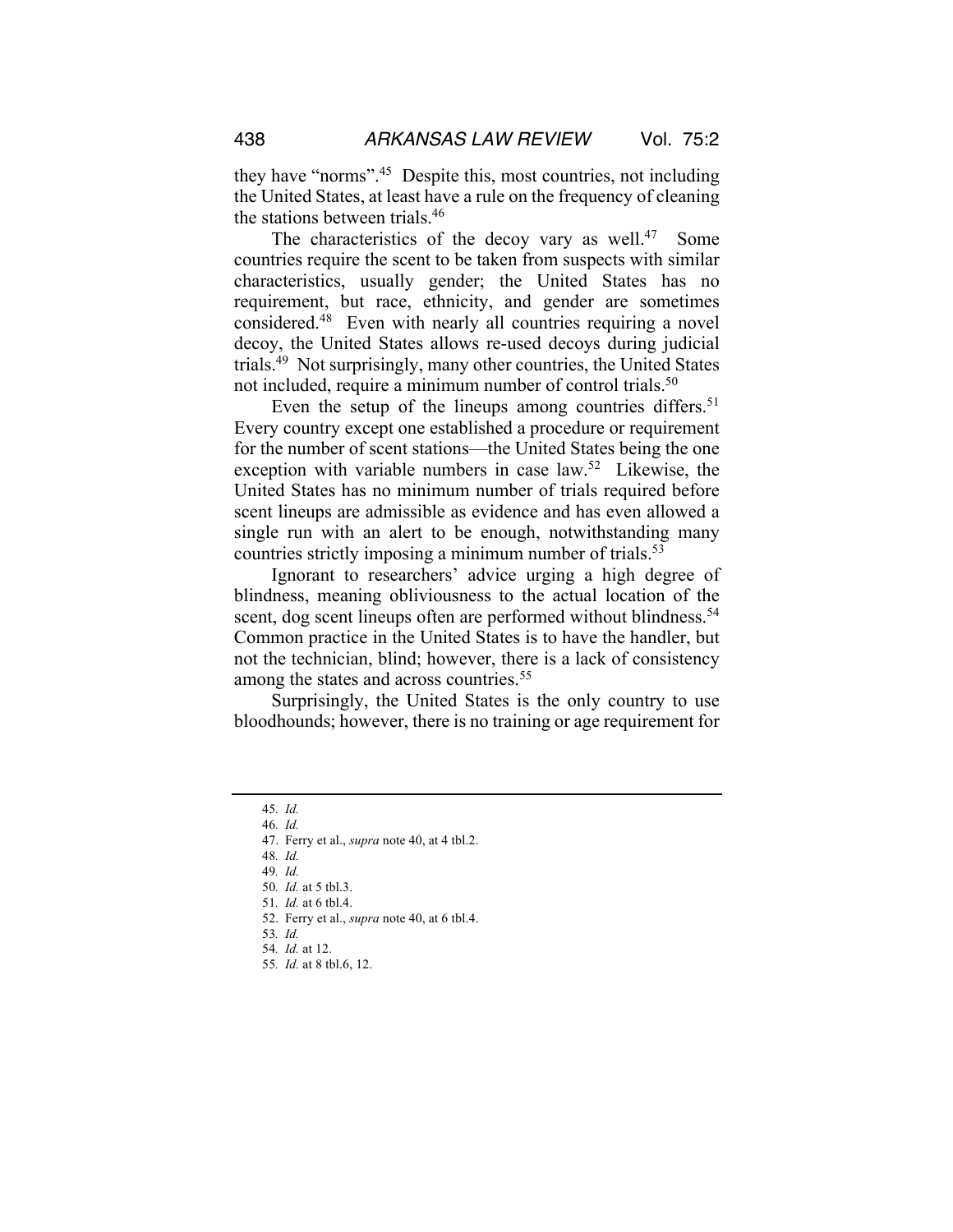the dog.56 Likewise, the United States has no specific requirements for the qualifications of the handler and often allows self-training, despite other countries requiring specific training, certifications, and testing.57

Eight of these countries, including the United States, reported that scent lineups are still allowed as evidence for courts, one reported scent lineups are only used early in the investigation, and two do not use them at all anymore.<sup>58</sup>

### **D. Let the Pros Use the Nose**

In the United States, expert testimony must pass through Federal Rule of Evidence 702 before being admissible in court through an expert witness.<sup>59</sup> This rule is triggered by all "scientific, technical, or other specialized knowledge" introduced—like dog scent lineups.60 To satisfy Rule 702, the testimony must: (1) be provided by a witness qualified as an expert; (2) help the trier of fact; (3) be based on sufficient facts or data; (4) be the product of reliable principles and methods; and (5) constitute a reliable application of those principles and methods. The Rule provides in pertinent part:

If scientific, technical, or other specialized knowledge will assist the trier of fact to understand the evidence or to determine a fact in issue, a witness qualified as an expert by knowledge, skill, experience, training, or education, may testify thereto in the form of an opinion or otherwise, if (1) the testimony is based upon sufficient facts or data, (2) the testimony is the product of reliable principles and methods, and (3) the witness has applied the principles and methods reliably to the facts of the case. $61$ 

<sup>56.</sup> The ages range from two up to eleven years old in the United States, and training is usually about one year, with some countries also requiring a certain number of successful trials and time requirements as well. *Id.* at 9 tbl.8.

<sup>57.</sup> Ferry et al., *supra* note 40, at 10 tbl.9.

<sup>58.</sup> Although in the United States many states have not precluded the use of scent lineups, they are seldomly used. *Id.* at 11 tbl.10.

<sup>59.</sup> FED. R. EVID. 702.

<sup>60.</sup> FED. R. EVID. 702(a).

<sup>61.</sup> LARRY E. COBEN, CRASHWORTHINESS LITIGATION § 24:7 (2d ed. 2021).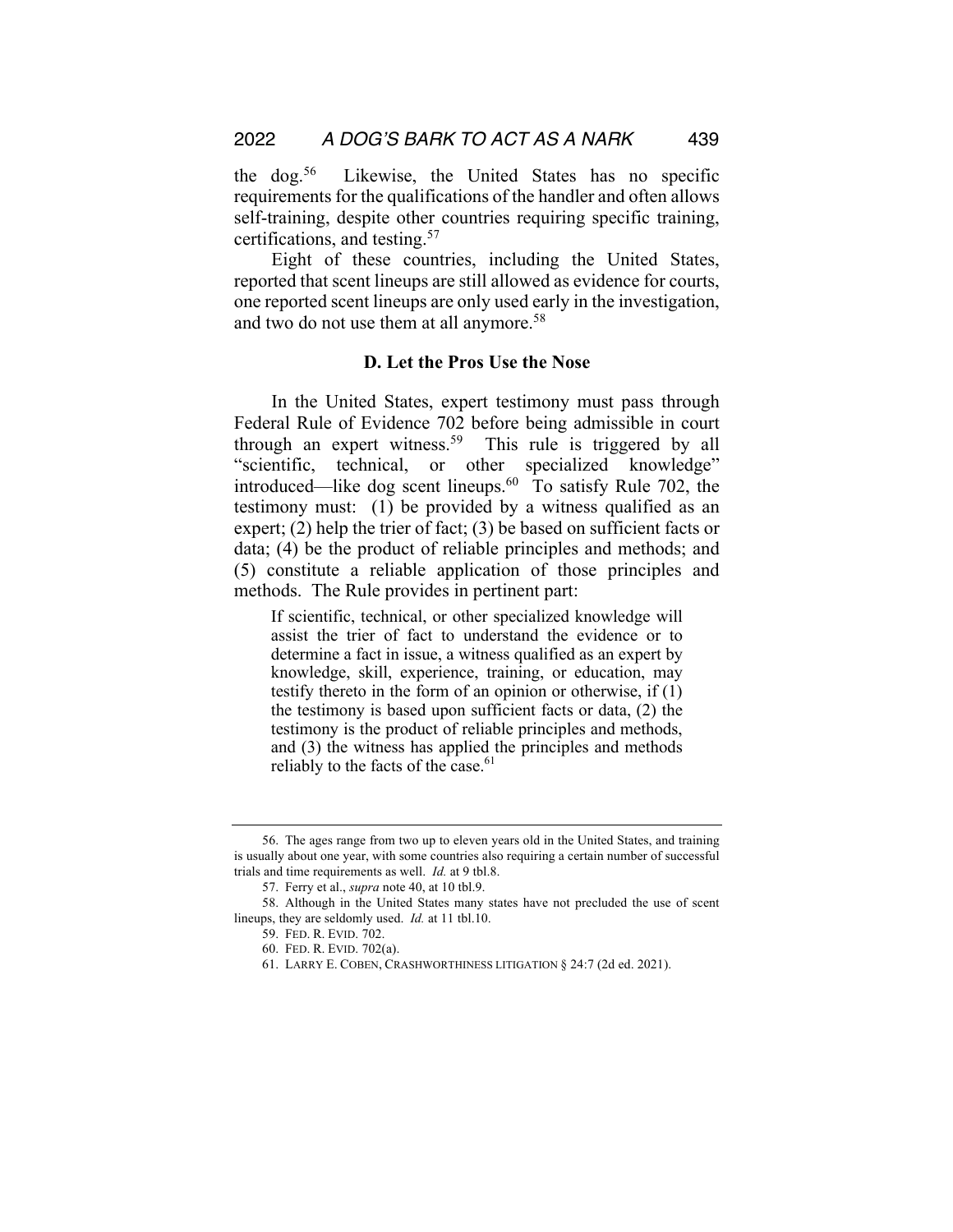In the simplest terminology, Rule 702 restricts the admissibility of expert testimony in three ways: qualification, reliability, and fit.  $62$ 

The heart of this Comment boils down to the last two factors—is this testimony reliable based on the principles and methods used? There is no codified approach on examining reliability,63 but it began with the *Frye* test, requiring a "general acceptance" by the scientific community, $64$  and soon thereafter shifted to the well-known principles established by *Daubert v. Merrell Dow Pharmaceuticals, Inc*. 65 Under *Daubert*, the reliability of the method is often examined by a non-exhaustive list: (1) falsifiability; (2) peer-review; (3) known error rates; (4) objective standards; and (5) general acceptance.<sup>66</sup> All *Daubert* factors need not be met for the testimony to be considered reliable expert testimony.<sup>67</sup> With courts functioning as "gatekeeper[s]," there is wide judicial discretion in the admissibility of expert testimony.68

Subsequently, *Kumho Tire Co. v. Carmichael* expanded *Daubert*'s gatekeeping function from scientific evidence to also non-scientific evidence—but there is no clear line separating the two.69 Consequently, some or all of the *Daubert* factors *may* be applied to non-scientific evidence as relevant, or any other set of "reasonable reliability criteria" may be used instead.<sup>70</sup>

#### **E. A Ruff Balancing Approach**

Notwithstanding passing the scrutiny of Federal Rule of Evidence 702, there is yet another hurdle: the balancing test of

<sup>62</sup>*. Id.*

<sup>63.</sup> The rules used will depend on which approach the jurisdiction has adopted. *See generally* Anjelica Cappellino, *Federal Rules of Evidence and Experts: The Ultimate Guide*, EXPERT INST., [https://perma.cc/WT35-8YU4] (Aug. 25, 2021).

<sup>64.</sup> Frye v. United States, 293 F. 1013, 1014 (D.C. Cir. 1923).

<sup>65</sup>*. See generally* 509 U.S. 579 (1993); *see also* COBEN, *supra* note 61; Cappellino, *supra* note 63.

<sup>66.</sup> COBEN, *supra* note 61.

<sup>67.</sup> Cappellino, *supra* note 63.

<sup>68</sup>*. Id.*; *see also Daubert*, 509 U.S. at 597.

<sup>69.</sup> 526 U.S. 137, 148 (1999).

<sup>70</sup>*. Id.* at 158.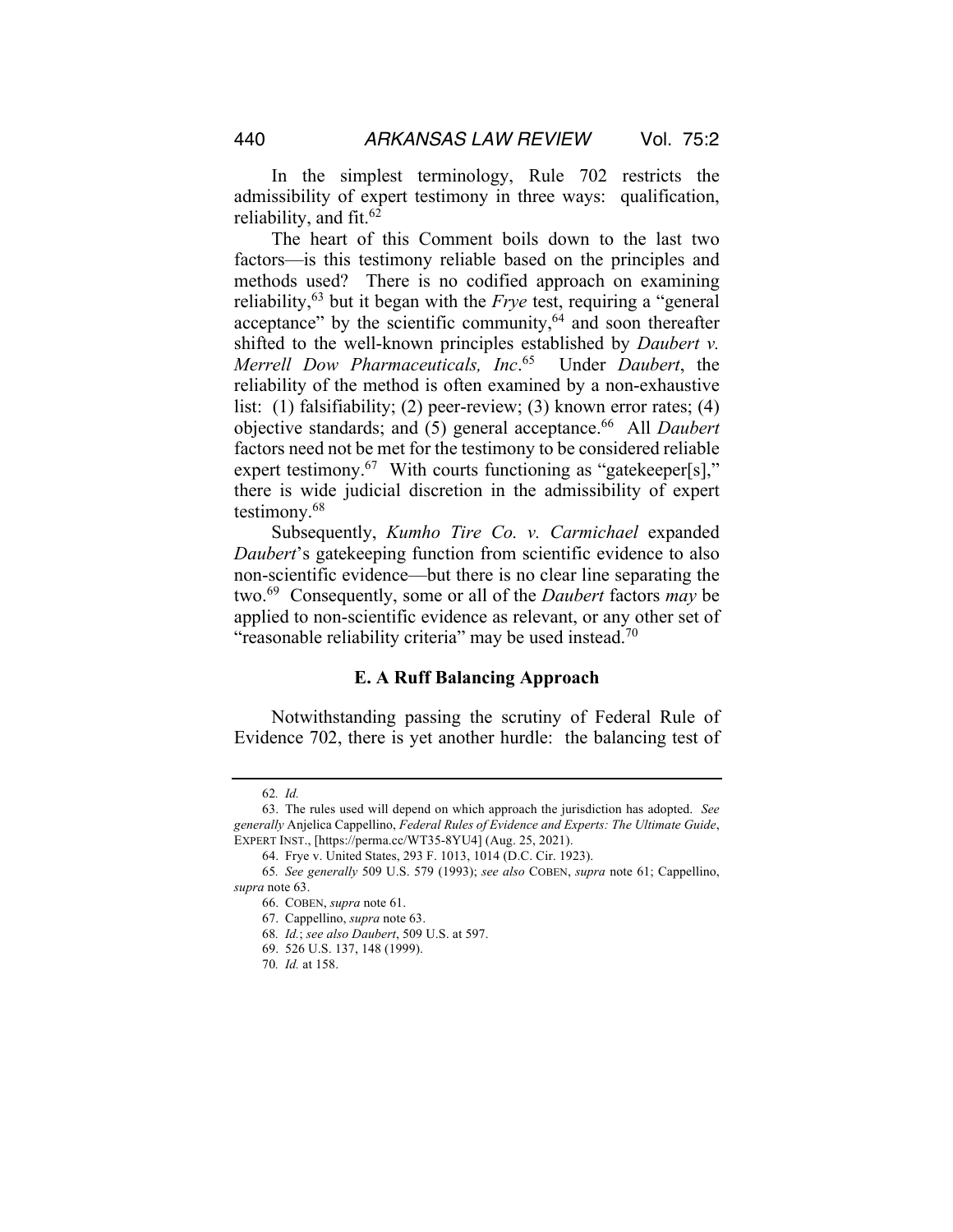Federal Rule of Evidence 403, which controls admissibility of evidence generally.71 Relevant evidence will be excluded if the probative value—tendency to make a fact more or less likely true—is substantially outweighed by unfair prejudice, confusing the issues, misleading the jury, undue delay, wasting time, or needlessly presenting cumulative evidence, with the presumption that one of the (many) exceptions does not apply.<sup>72</sup>

Probativeness is at the fate of the gatekeepers' discretion based on a non-exhaustive list: "(1) [t]he importance of the evidence to the resolution of the case; (2) the remoteness of the evidence; (3) the necessity of the evidence; and, (4) how logically related the evidence is to the legal disputes in the case."73 Further, the gatekeepers must then balance that with the dangers faced by admitting the evidence.74 Put simply, Federal Rule of Evidence 403 fails if the benefit of the evidence is substantially outweighed by the interference with the jury's ability to reach an impartial verdict.75

## **III. ANALYSIS**

When it comes to scent lineups, admissibility will likely turn on the final two elements of Federal Rule of Evidence 702, collectively reliable principles, methods, and application therein, which fall under *Daubert* and form the basis for this Comment.<sup>76</sup>

<sup>71.</sup> For further clarity, the witness must (respectively) pass the prongs of Federal Rule of Evidence 702: the topic must be "beyond the ken of jurors," have an adequate factual basis, be the product of reliable principals and methods, as well as survive a balancing test. GEORGE FISHER, EVIDENCE 748 (Robert C. Clark et al. eds., 3d ed. 2013); *see also* FED. R. EVID*.* 403.

<sup>72.</sup> FED. R. EVID*.* 403; *see also When Can You Exclude Relevant Evidence?*, BIXON LAW (July 12, 2019), [https://perma.cc/U3GV-C4BJ].

<sup>73.</sup> BIXON LAW, *supra* note 72.

<sup>74</sup>*. See* FED. R. EVID*.* 403.

<sup>75.</sup> BIXON LAW, *supra* note 72.

<sup>76.</sup> It will not be a challenge to show that there is a qualified expert by training and careful selection; it can easily be shown how this will help the trier of fact when the defendant has not been placed at the crime scene, and data from dog tracking in all regards has historically been relied upon. Thus, the main issue turns on the final two elements. *See* State v. Smith, 335 S.W.3d 706, 715-16 (Tex. Ct. App. 2011).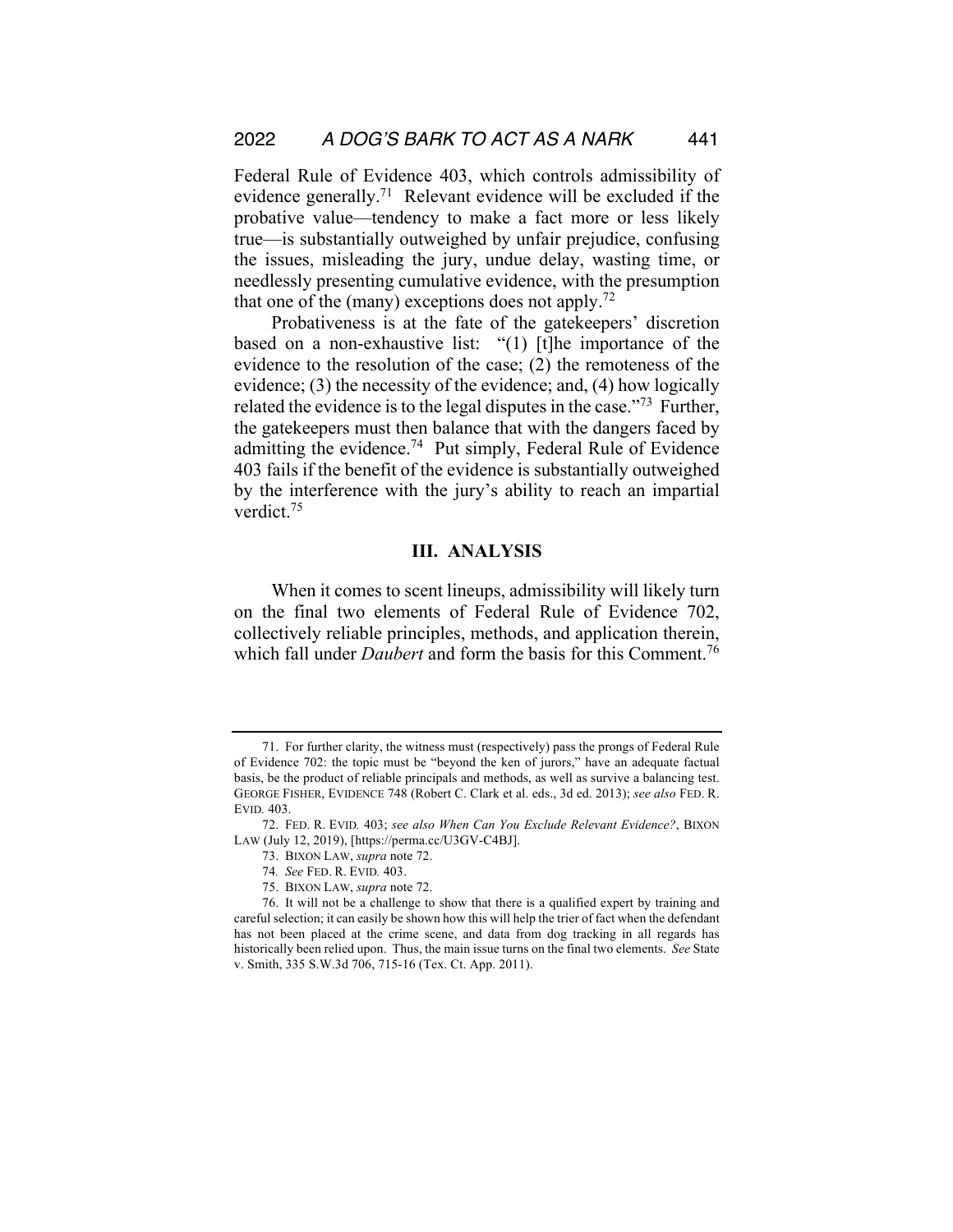Given the demands for general acceptance under *Frye*, dog scent lineups are likely to fare better under *Daubert*. 77

Despite the lack of a bright line rule distinguishing evidence based upon training and experience rather than a scientific method,78 scent lineups likely fall into the training and experience field.79 However, the distinction is not ultimately crucial as the end goal is the same—reliability.<sup>80</sup> Thus, tests often apply to both forms of evidence, albeit with some fitting better than others, including the *Nenno* test later discussed.81

This Comment advocates the stance the Federal Bureau of Investigation ("FBI") holds regarding the partial weight of the admissibility—scent evidence should be used as corroborating evidence only.<sup>82</sup> Scent evidence is not "so foreign" that it precludes jurors from forming independent analyses on how strong the evidence is; it is easily comprehensible that even the most "well-trained dog" can make mistakes, and in return scent evidence is not, and should not, be weighed as a strict science.<sup>83</sup>

79. Winston v. State, 78 S.W.3d 522, 526 (Tex. Ct. App. 2002).

83. People v. Jackson, 376 P.3d 528, 566 (Cal. 2016); *see also* United States v. McNiece, 558 F. Supp. 612, 615 (E.D.N.Y. 1983) (holding there is a "lesser potential prejudicial impact" of dog identification evidence than "seemingly flawless" evidence and courts "need not apply as strict a standard" in regard to dog scent identifications); State v. Roscoe, 700 P.2d 1312, 1320 (Ariz. 1984) ("It was not the theories of Newton, Einstein or

<sup>77.</sup> To be admissible under *Frye*, the method must be generally accepted in the scientific community. Frye v. United States, 293 F. 1013, 1014 (D.C. Cir. 1923). This "general acceptance" standard is only one of the relevant factors under *Daubert*. *Id.* Frye has been replaced by the federal courts, as well as many state courts, with the *Daubert* standard, as it gives judges greater authority to determine reliability of expert testimony. *Admissibility of Expert Testimony in All 50 States*, MATTHIESEN, WICKERT, & LEHRER, S.C., [https://perma.cc/5TSD-WUT3] (Jan. 13, 2022); *see also* John Ensminger et al., *Scent Identification in Criminal Investigations and Prosecutions*, SSRN ELEC. J., August 2010, at 1, 68, [https://perma.cc/S4HC-S39P] (agreeing that dog scent identifications likely do not pass the *Frye* test alone but noting that states that apply the *Frye* standard often do not even evaluate dog scent identification under it and often only require foundational requirements for tracking).

<sup>78.</sup> Kumho Tire Co. v. Carmichael, 526 U.S. 137, 138 (1999).

<sup>80</sup>*. Kumho Tire*, 526 U.S. at 148.

<sup>81</sup>*. See generally* Nenno v. State, 970 S.W.2d 549, 561 (Tex. Crim. App. 1998).

<sup>82.</sup> Rex A. Stockham et al., *Specialized Use of Human Scent in Criminal Investigations*, FORENSIC SCI. COMMC'NS (July 2004), [https://perma.cc/V3AG-UR6R]; *see also* 1 B.E. WITKIN, WITKIN CALIFORNIA EVIDENCE § 78(2) (5th ed. 2021) (discussing the importance of canine evidence being corroborative); Winfrey v. State, 393 S.W.3d 763, 770 (Tex. Crim. App. 2013) (holding that dog scent evidence raises a suspicion of appellant's guilt but is insufficient to convict alone).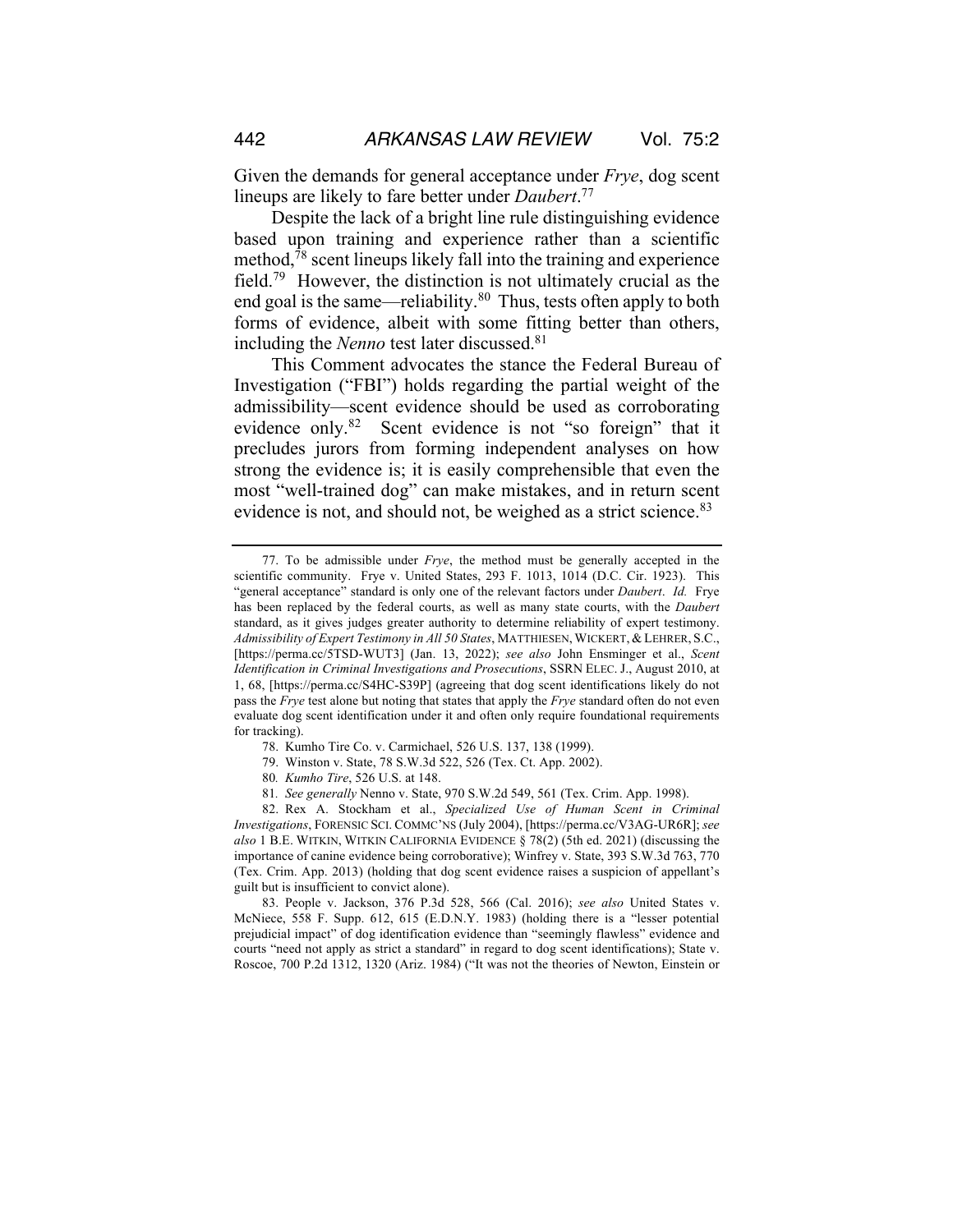#### **A. Whiff of** *Daubert*

As a gatekeeper, a trial judge must have significant leeway to determine whether or not evidence is admissible and thus must only consider the appropriate *Daubert* factors.84 Despite *Kumho Tire* permitting a trial judge to consider the *Daubert* factors, it recognized that the factors were intended to be very flexible and not a "definitive checklist or test."85 Despite the flexibility, there is value in briefly considering dog scent lineups under a pure *Daubert* standard.

#### *1. Falsifiability*

Falsifiability under *Daubert* falls back on whether the methodology used by the expert can be (or has been) tested.<sup>86</sup> This factor can be difficult to assess under non-scientific evidence.87 Regardless, dog scent lineups are likely "falsifiable." Consider a quick comparison. An effortless example of a nonfalsifiable method would be the following: a higher power designed all anatomical structures to be a certain way.<sup>88</sup> As suggested, unless there is a magical test to demonstrate the abilities of this so called higher power, simply evaluating anatomical structures cannot count as evidence against this theory.89 Comparatively, dog scent lineups and handler methods

88. D.H. Kaye, *On "Falsification" and "Falsifiability": The First Daubert Factor and the Philosophy of Science*, 45 JURIMETRICS J. 473, 476 (2005).

Freud which gave the evidence weight .... It was, rather, [the expert's] knowledge, experience and integrity which would give the evidence weight . . . . His credentials, his experience, his motives and his integrity were effectively probed and tested. Determination of these issues does not depend on science; it is the exclusive province of the jury.").

<sup>84</sup>*. Kumho Tire*, 526 U.S. at 152.

<sup>85</sup>*. Id.* at 150.

<sup>86.</sup> Daubert v. Merrell Dow Pharms., Inc., 509 U.S. 579, 593 (1993).

<sup>87</sup>*. See id.* ("[T]he criterion of the *scientific status* of a theory is its falsifiability, or refutability, or testability") (emphasis added) (quoting KARL R. POPPER, CONJECTURES AND REFUTATIONS: THE GROWTH OF SCIENTIFIC KNOWLEDGE 37 (5th ed. 1989)); *see also* Kristina L. Needham, *Questioning the Admissibility of Nonscientific Testimony After*  Daubert*: The Need for Increased Judicial Gatekeeping to Ensure the Reliability of All Expert Testimony*, 25 FORDHAM URB. L.J. 541, 564 (1998) ("The first *Daubert* factor [falsifiability] is perhaps the most inapplicable to nonscientific testimony.").

<sup>89</sup>*. Id.*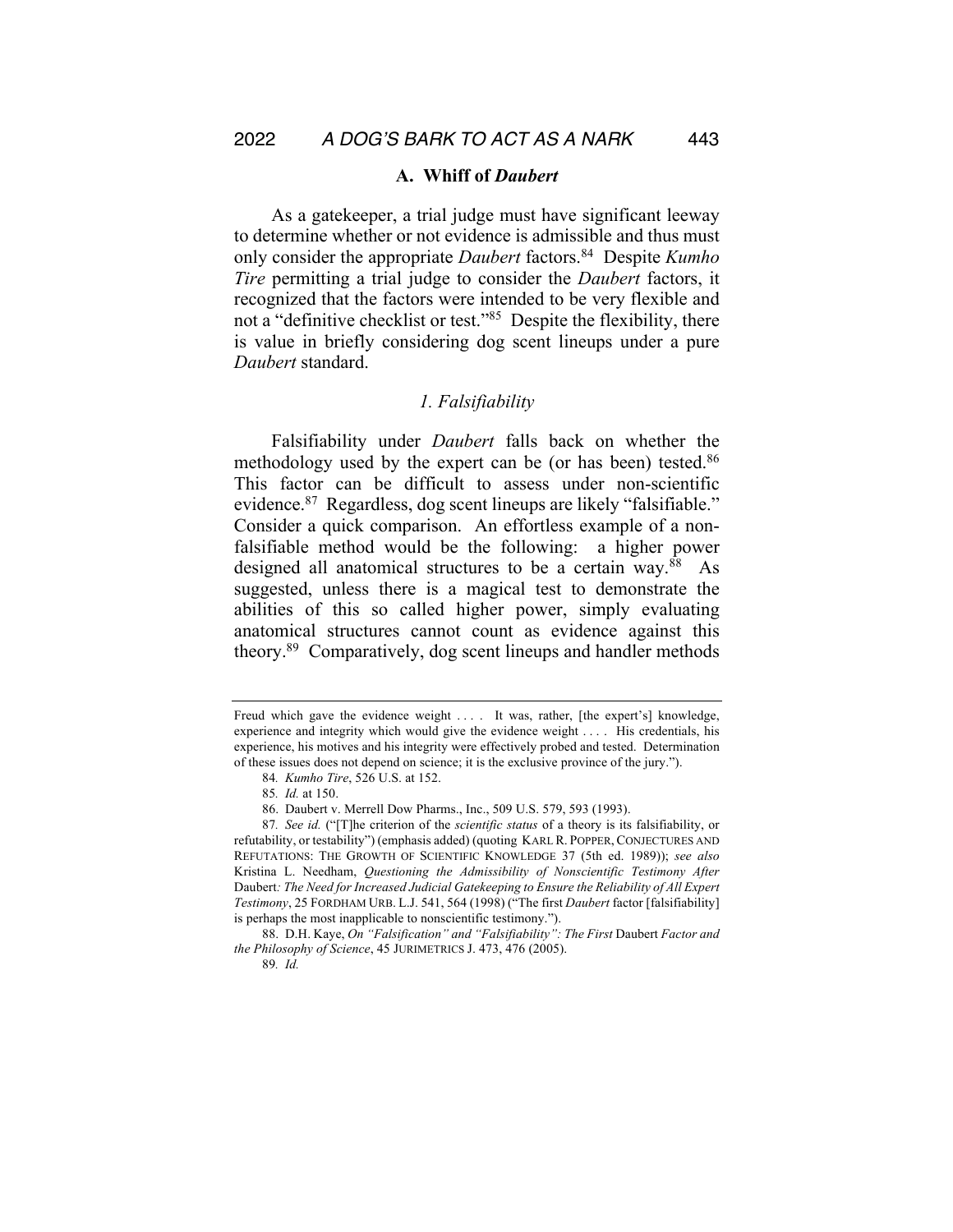are regularly tested in mock and control trials where accuracy can be tested with control scents and suspects, and false positives can be evaluated.<sup>90</sup>

### *2. Peer Review*

Peer review or publication by other experts in the field of expertise serves as another important consideration.<sup>91</sup> Often, well-grounded but innovative theories will not yet be published; therefore, lack of publication is not dispositive, and the weight tends to fall on being subjected to the community.<sup>92</sup> Although methodologies among scent lineup experts vary, the theories supporting it are consistent with the understanding that, with the right training and procedures, it is reliable. $93$  Several publications exist regarding the theory behind dog scent lineups, as well as how to conduct them.<sup>94</sup>

## *3. Known Error Rates*

The potential or known error rates of a technique or methodology are vital.<sup>95</sup> Error rates ensure consistency in the methodology, but "if a consistent methodology is not applied each

<sup>90</sup>*. See e.g.*, *infra* notes 99-100 and accompanying text.

<sup>91</sup>*. Daubert*, 509 U.S. at 593.

<sup>92</sup>*. Id.* ("Some propositions, moreover, are too particular, too new, or of too limited interest to be published.").

<sup>93.</sup> Scholars and spectators are mostly all in agreement that dog scent lineups are not perfect and in order to be admissible, work needs to be done. One spectator explaining her view on dog scent lineups stated, "I hate to see a potentially valuable tool be dismissed because it wasn't used properly. I think that with the right protocol and standard procedures, scent lineups could find their place in law enforcement." Lou, *supra* note 14; *see also* Marchal et al., *supra* note 4, at 1 ("Human scent identification is based on a matching-tosample task in which trained dogs are required to compare a scent sample collected from an object found at a crime scene to that of a suspect. Based on dogs' greater olfactory ability to detect and process odours, this method has been used in forensic investigations to identify the odour of a suspect at a crime scene.").

<sup>94</sup>*. See, e.g.*, *Law Enforcement Canine Use-of-Force Research*, L.A.A.W. INT'L, [https://perma.cc/P9Z5-LCWT] (last visited Feb. 5, 2022) (containing a list of publications for "Dog Scent Lineups" under "Treatises Research"); *Books by William D. Tolhurst*, HOME OF THE BIG T, [https://perma.cc/USN7-SJBM] (last visited Feb. 5, 2022) (demonstrating a list of publications by author William Tolhurst regarding scent identifications). *See generally* Ensminger & Jezierski, *supra* note 11, at 101.

<sup>95</sup>*. Daubert*, 509 U.S. at 594.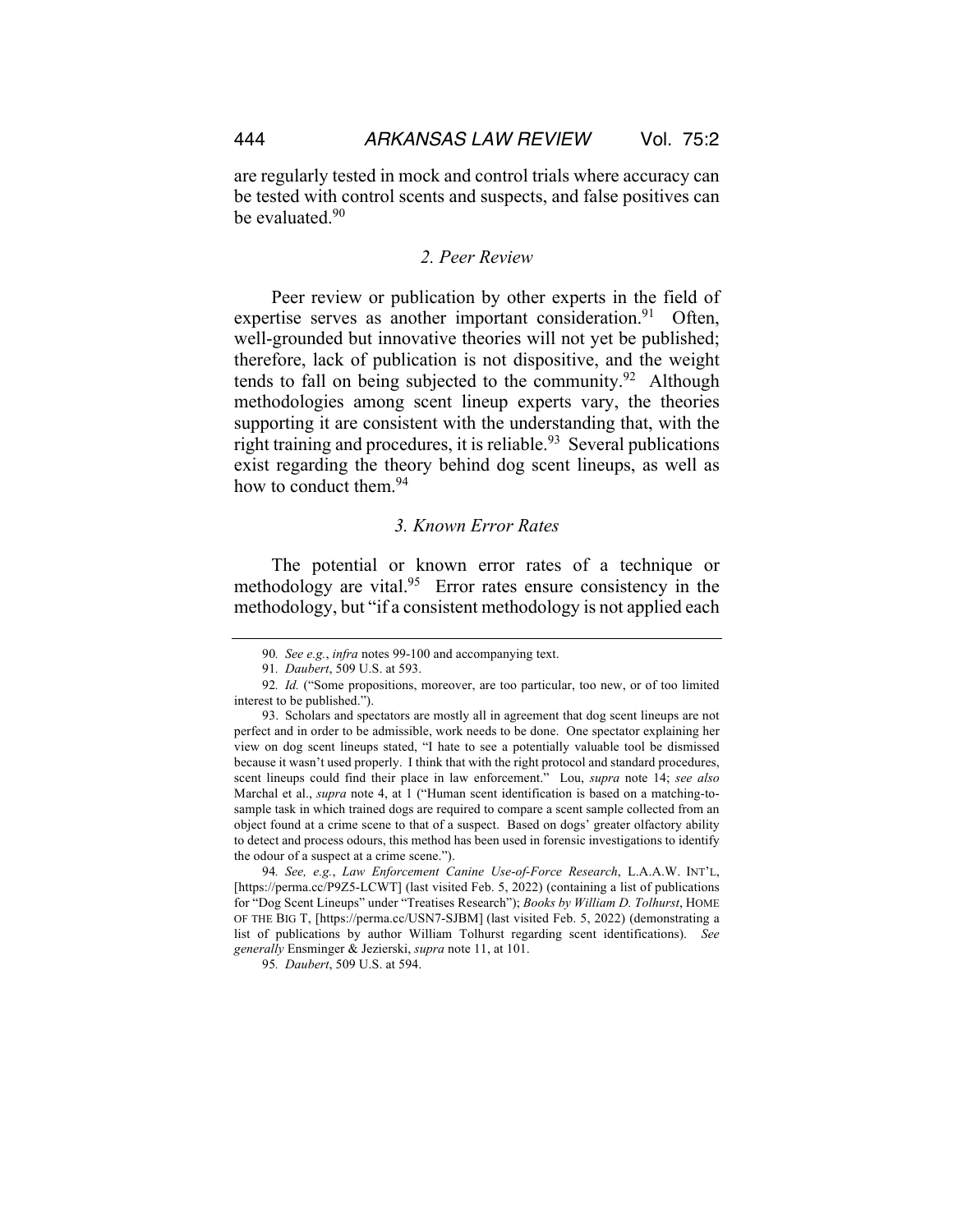time the theory is proffered, there can be no evaluation of rate of error."<sup>96</sup> Here, it can be difficult to assess the rate of error, as dog scent lineups are not consistently conducted in the same way.<sup>97</sup>

However, if they were,  $98$  the error rates could easily be identified.<sup>99</sup> With consistent methods and appropriate training, a study showed 100% specificity and 85% sensitivity from the dogs.100 Sensitivity refers to how often the dog detected the target scent when it was present.<sup>101</sup> If the dog failed to find the scent when one was present, the sensitivity score decreased.<sup>102</sup> Likewise, specificity refers to how often the dog correctly matched the scent to the target.<sup>103</sup> If the dog had any false alerts, the specificity score decreased.<sup>104</sup> Translated to this study, with these conditions, there were zero false matches, and the dogs only failed to detect 15% of the matches when there was a scent present.<sup>105</sup> Therefore, any "error" committed by the canine would be for the defendant, not against.<sup>106</sup> Each dog shall have specific error rates.

## *4. Objective Standards*

Knowledge within Rule 702 indicates more than just a subjective belief or unsupported speculation.<sup>107</sup> However, it would be unreasonable to require the subject of the testimony be

<sup>96.</sup> Needham, *supra* note 87, at 565-66 (noting that this is one factor even a court that does carefully evaluate under *Daubert* cannot apply to nonscientific expert testimony).

<sup>97</sup>*. See supra* Section II.C.

<sup>98</sup>*. See infra* Section III.B.1.

<sup>99.</sup> The FBI publicly shared its experience regarding a study involving dog scent lineups, finding the results to be convincing: "[F]ive experienced bloodhound/handler teams had a success rate of 96 percent with no false identifications." Stockham et al., *supra* note 82.

<sup>100.</sup> Danielle Robertson, *How Accurate are Search Dogs? – Part 2: Scent Discrimination Dogs*, LOST PET RSCH. & RECOVERY, [https://perma.cc/S44V-D64T] (last visited Feb. 5, 2022).

<sup>101</sup>*. Id.*

<sup>102</sup>*. Id.*

<sup>103</sup>*. Id.*

<sup>104</sup>*. Id.*

<sup>105.</sup> Robertson, *supra* note 100.

<sup>106</sup>*. Id.*; *see also* FED. R. EVID. 403.

<sup>107.</sup> Daubert v. Merrell Dow Pharms., Inc., 509 U.S. 579, 589-90 (1993).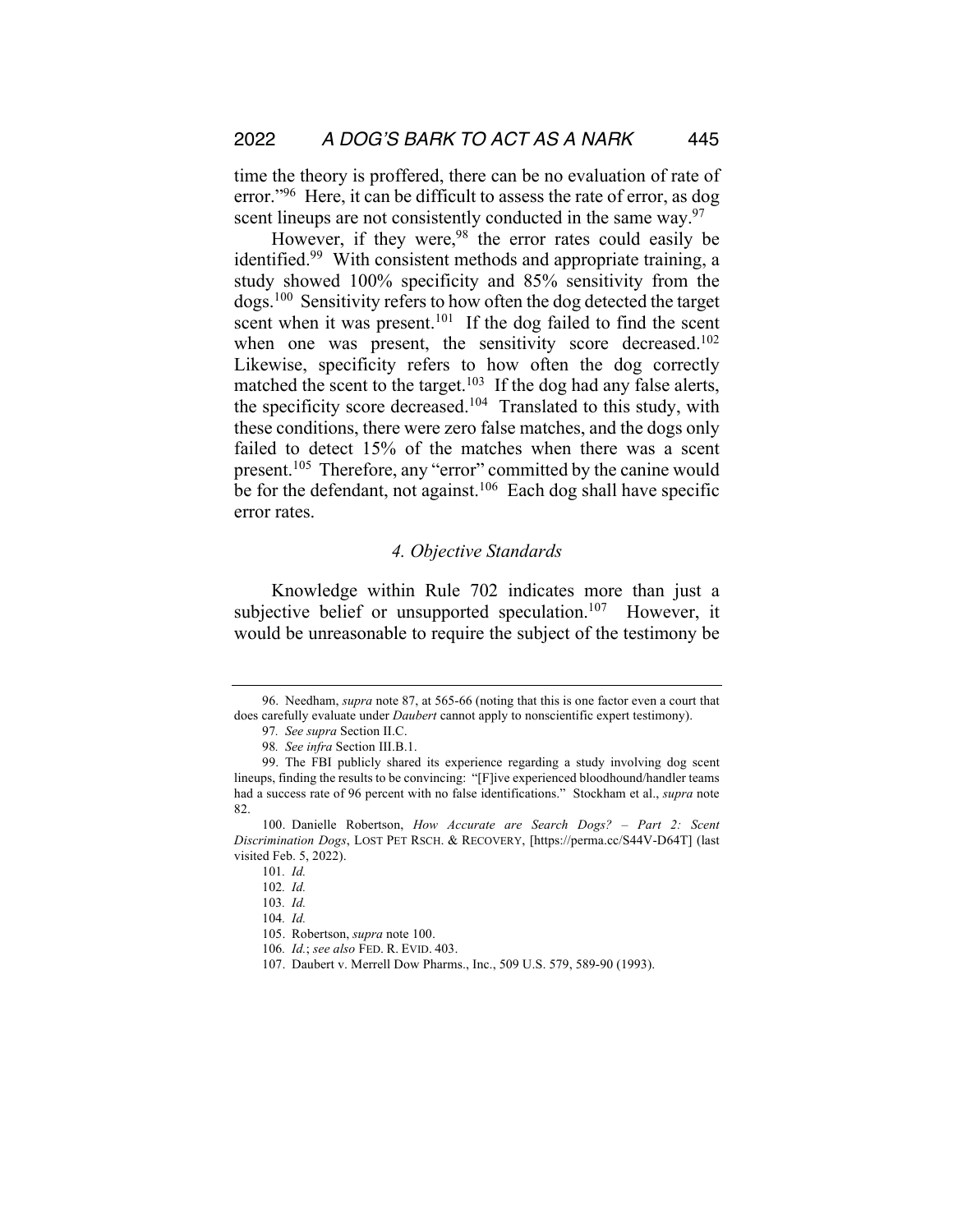"known" to a certainty, as rarely certainties truly exist.<sup>108</sup> Despite skepticism among scholars about a lack of subjectivity in signals,<sup>109</sup> the methods prove certainty when properly conducted. As foreshadowed,<sup>110</sup> the canines should have a trained signal to use, require a degree of blindness, and have a second officer to interpret the results, which mitigates the potential for the *Clever Hans effect*<sup>111</sup> and eliminates subjectivity.

The equation thus is straightforward with minimal subjectivity: relentlessly teach the canine a signal to do upon detection—if the dog does that signal, it is the sign of detection.<sup>112</sup> In particular, with multiple officers and technicians, there is low subjectivity when hearing or seeing a trained signal.<sup>113</sup> Furthermore, requiring a minimum number of trials coupled with a maximum allowance of false alerts and implementation of other safeguards not only strengthens the reliability but also alleviates the potential for subjectivity and claims of "guessing."114 However, a lack of support thereof by the handler to the courts can prove to be fatal for the admissibility of lineups.<sup>115</sup>

## *5. General Acceptance*

Finally, the generally accepted standard from *Frye* is still relevant in determining reliability under *Daubert* but is not

<sup>108</sup>*. Id.* at 590.

<sup>109.</sup> Andrew E. Taslitz, *Does the Cold Nose Know? The Unscientific Myth of the Dog Scent Lineup*, 42 HASTINGS L.J. 15, 83-84 (1990).

<sup>110</sup>*. See infra* Sections III.B.1.c, III.B.1.d.

<sup>111.</sup> Ensminger & Jezierski, *supra* note 11, at 104 (demonstrating that an issue of subjectivity arises when the handler cues the dog either consciously or in the alternative unconsciously, also known as the *Clever Hans effect*).

<sup>112</sup>*. See supra* Section II.B.

<sup>113</sup>*. See* Ferry et al., *supra* note 40, at 16 ("Alerts should be visible to more than just the handler, so the handler should be able to describe a unique alert for a dog to an observer.").

<sup>114.</sup> Experimental studies demonstrate that the identification accuracy rate far "surpasses results produced merely by chance." *Id.* This is further to the point "that scent lineup identification of perpetrators can at least produce corroborative evidence so that neither courts nor police should totally reject use of the procedure." *Id.* 

<sup>115.</sup> State v. Smith, 335 S.W.3d 706, 712 (Tex. Ct. App. 2011) (excluding dog scent evidence because, although the expert claimed his dogs were reliable, he "failed to produce or cite any evidence supporting his claims").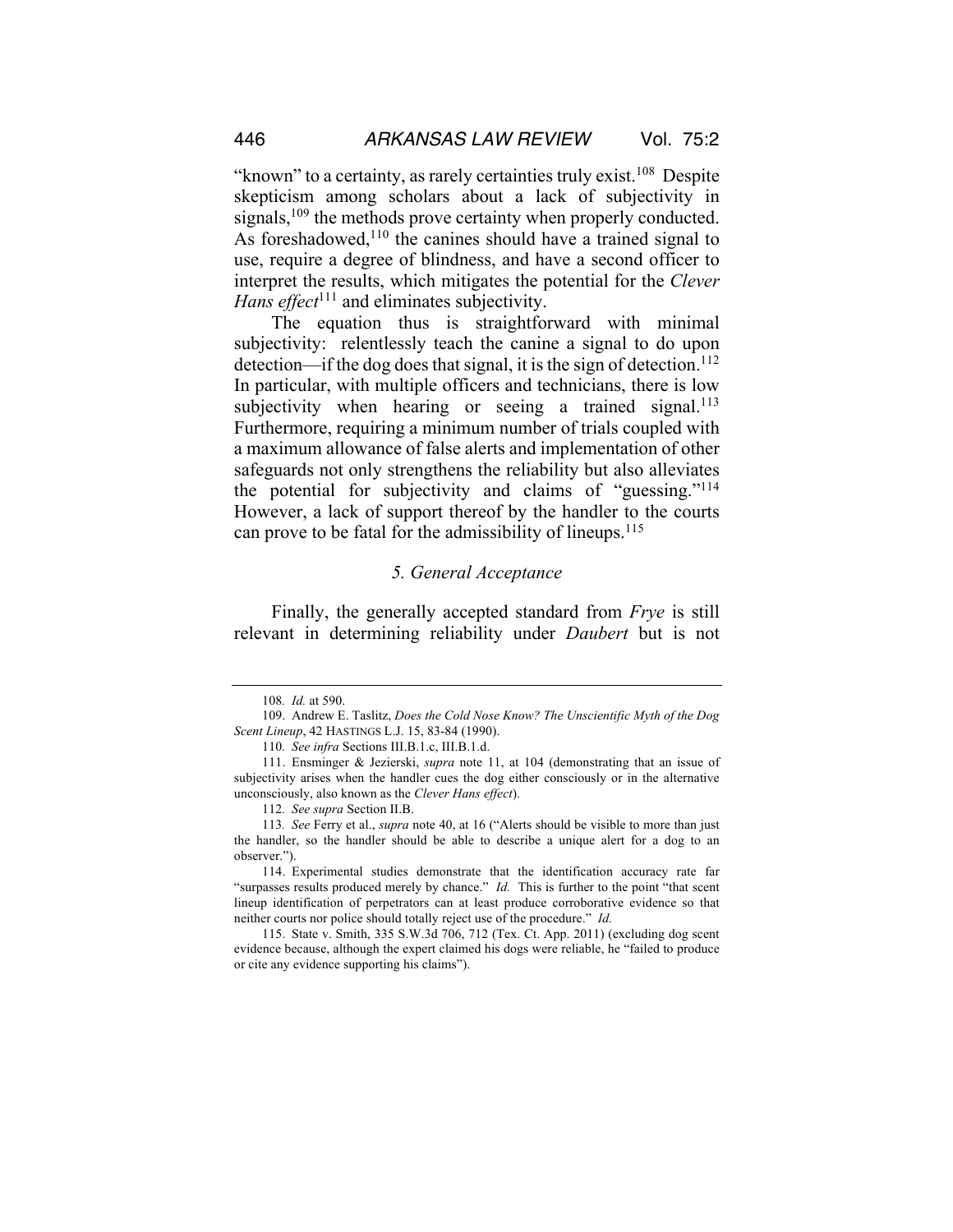required.116 This element turns on acceptance by a relevant scientific community.<sup>117</sup> A known technique with only minimal support within the community may be viewed skeptically.<sup>118</sup> Although scent lineups often have low awareness or utilization rates, the use of canines in the legal community is not novel.<sup>119</sup> In regard to admissibility and a canine's abilities and procedures, there is little distinction between a scent lineup and a situation where a dog is required to track an individual's scent over an area traversed by multiple persons.120 Relevant communities generally accept canines in court settings.121 Because of this miniscule distinction, it can be argued that dog scent lineups should equally be considered accepted. However, it is not entirely accurate to say the relevant community would completely agree.

As established, dog scent lineups will pass many of the *Daubert* factors—some better than others.<sup>122</sup> *Daubert* is a flexible test, and every factor need not be perfect.<sup>123</sup> However, as a matter of first impression—where courts are not encumbered by precedent—*Daubert* is not the best test.124

## **B. A Pawfect Alternative**

Perhaps dog scent lineups do not fit *perfectly* under *Daubert*, but *Kumho Tire* makes clear that some or none of the *Daubert*

121*. Id.* ("Thirty-seven states and the District of Columbia admit scent-tracking evidence to prove the identity of the accused, provided a proper foundation is laid.").

122*. See supra* Section III.A. See also *State v. Smith*, 335 S.W.3d 706, 709-10 (Tex. Ct. App. 2011), for an example of a typically very qualified expert witness whose testimony was excluded in the specific case when it lacked support of complying with the appropriate reliability factors. It should be emphasized that this Comment is based on assumptions of consistency and the utmost effort during dog scent lineups, but individual admissibility will depend on the specific expert, case, facts, and circumstances, just as every other methodology does.

123*. See supra* text accompanying notes 84-85.

124*. See* Ensminger et al., *supra* note 77, at 67 (explaining that many courts carve out an exception to *Daubert* for dog scent lineups specifically).

<sup>116.</sup> Daubert v. Merrell Dow Pharms., Inc., 509 U.S. 579, 594 (1993). *See generally* United States v. Gates, 680 F.2d 1117, 1119 (6th Cir. 1982) (admitting dog scent identification evidence without considering the *Frye* rule).

<sup>117</sup>*. Daubert*, 509 U.S. at 594.

<sup>118</sup>*. Id.*

<sup>119</sup>*. See supra* text accompanying notes 31-33.

<sup>120.</sup> Winston v. State, 78 S.W.3d 522, 527 (Tex. Ct. App. 2002).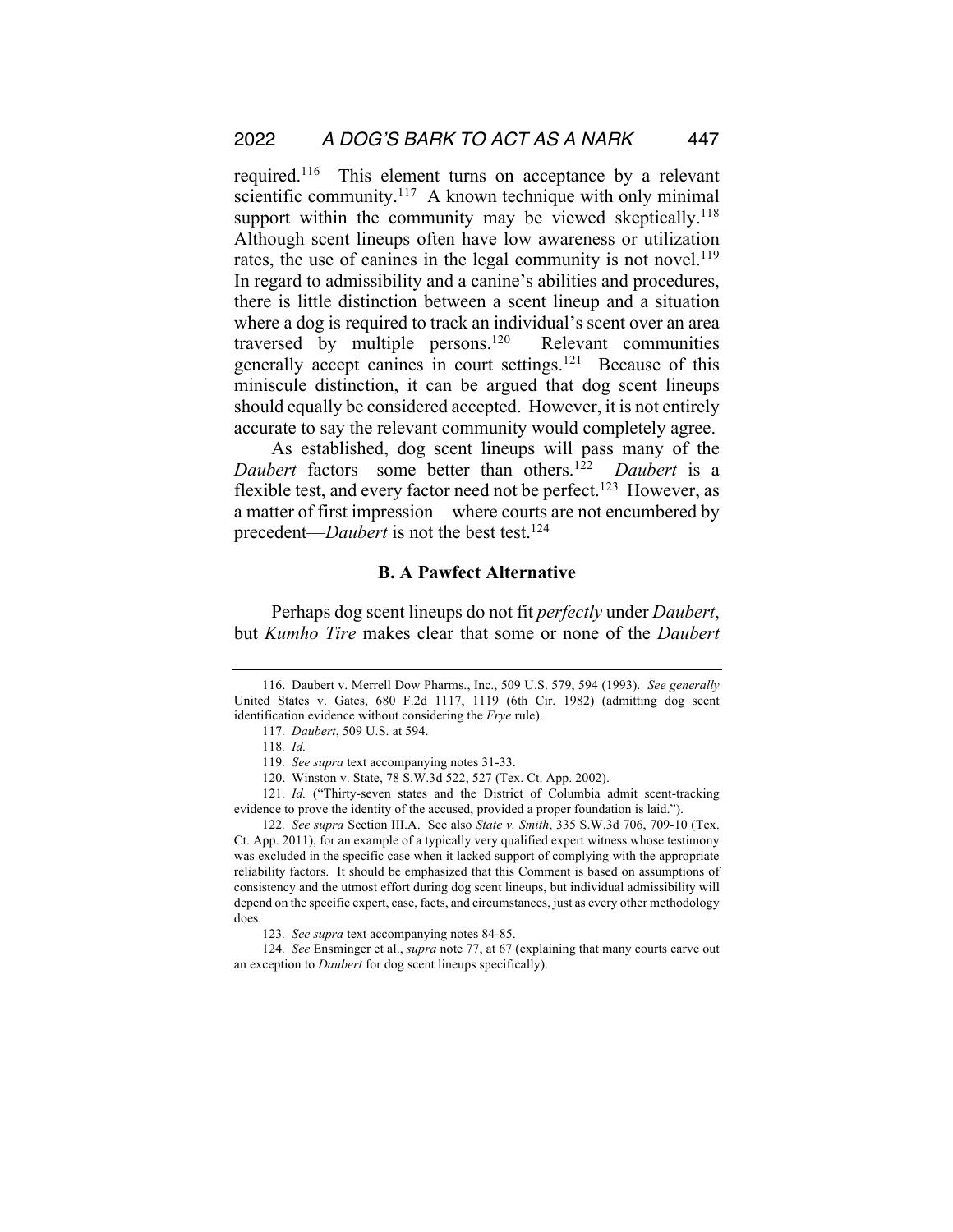factors may be used as well as any other reliable test.<sup>125</sup> Many states have opted to use their own standards or a combination standard—there is no clear-cut consensus.<sup>126</sup> But before evaluation under a standard, lineups must be conducted properly.

#### *1. Employ a Good Boy*

For scent lineups to satisfy the *Nenno* test, or any other test for that matter, they should be set up as in other countries that have successfully utilized them historically or currently, as assessed above in Part II.<sup>127</sup> "Scent lineups . . . are a common part of police practice in the Netherlands, Poland, Germany, Russia, and other Eastern European countries."128 A primary reason other countries are reluctant to implement dog scent lineups is "a lack of international standards for the way in which dogs are trained, certified and used."129

#### a. The Collection

First, the United States must adopt a standard material for holding scents as other countries require.<sup>130</sup> "All human scents [should be] collected by a qualified technician, wearing a special sterile paper suit and powder-free nitrile examination gloves."<sup>131</sup> While lacking "norms" at every step is a procedural failure, the United States should at least consider implementing a normative process for preserving the usability of scents from crime scenes and suspects.132 Lithuania's bright line rules, on the other hand,

<sup>125.</sup> Kumho Tire Co. v. Carmichael, 526 U.S. 137, 141-42 (1999).

<sup>126.</sup> Several states have their own completely different standards of admissibility. *See* Anjelica Cappellino, Daubert *vs.* Frye*: Navigating the Standards of Admissibility for Expert Testimony*, EXPERT INST. (Sept. 7, 2021), [https://perma.cc/H74H-6T7M] ("Overall, the evidentiary standard governing the admissibility of expert testimony is, in many respects, a continuum opposed to a bright-line rule.").

<sup>127</sup>*. See supra* Section II.C.

<sup>128.</sup> Ensminger & Jezierski, *supra* note 11, at 101.

<sup>129.</sup> Marchal et al., *supra* note 4, at 2.

<sup>130</sup>*. See supra* text accompanying note 44.

<sup>131.</sup> Marchal et al., *supra* note 4, at 3.

<sup>132</sup>*. See* s*upra* text accompanying note 45.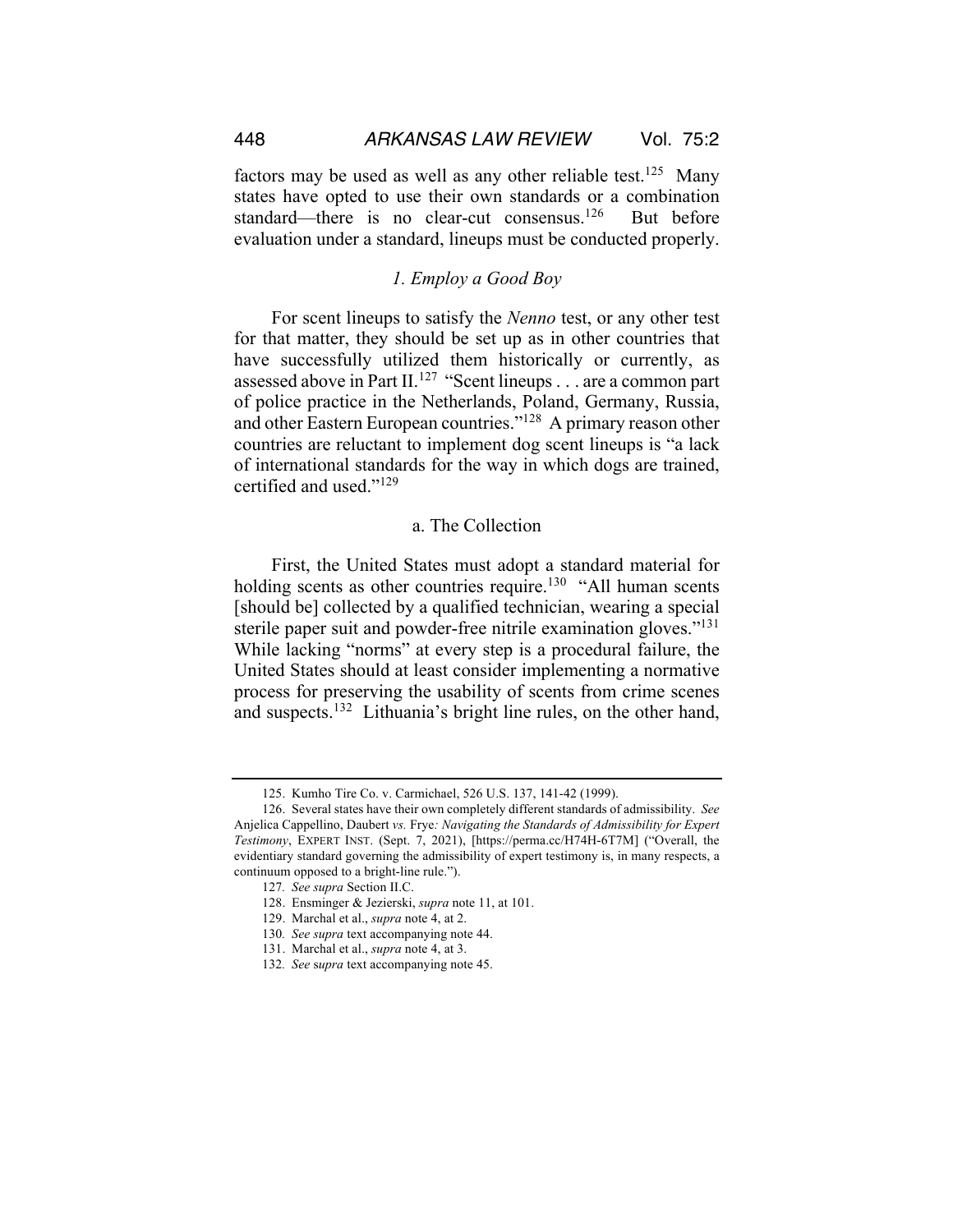are admirable.133 Per Lithuania's procedures in 2019, trace scents from the crime scene could be used no sooner than twenty-four hours after the collection,<sup>134</sup> and body scents from the crime scene could be stored for a maximum of one year.<sup>135</sup> Further, body scents could be used twenty-four hours after the collection, but not before.<sup>136</sup> Trace scents could be kept in the (proper) storage for five years, and body scents could only be stored for one year.137 As the name implies, body scents ("BS") are taken directly from the body of the suspect whereas trace scents ("TS") are taken from the object or clothes.<sup>138</sup>

Research indicates that trace scents can be kept for ten years with higher success rates for the same type of scent used from the crime scene and individuals; this tracks with research that recommends using TS/TS.139 A lack of false alerts in studies demonstrates human body odor uniqueness, and sensitivity scores explain canines' abilities to extract individual body information with the best scores deriving from either BS/BS or TS/TS.<sup>140</sup> However, consistency is the key here.

## b. The Procedure

Common sense prevails, but international consistencies speak for themselves. The United States should also follow suit with other countries that have implemented rules prescribing a proper cleaning procedure for the lineup stations between trials or dogs.141 Lithuania, again, has a very cautious approach of cleaning stations between each trial and replacing the jars containing the scents.142 Considering the United States does not have *any* procedure in place and often skips cleaning between

<sup>133</sup>*. See* Ferry et al., *supra* note 40, at 3 tbl.1 (comparing the United States' scent collection standards with Lithuania's standards).

<sup>134</sup>*. Id.* 

<sup>135</sup>*. Id.* 

<sup>136</sup>*. Id.* 

<sup>137</sup>*. Id.* 

<sup>138.</sup> Marchal et al., *supra* note 4, at 3.

<sup>139</sup>*. Id.*

<sup>140</sup>*. Id.* at 10.

<sup>141</sup>*. See supra* text accompanying note 46.

<sup>142</sup>*. See* Ferry et al., *supra* note 40, at 3 tbl.1.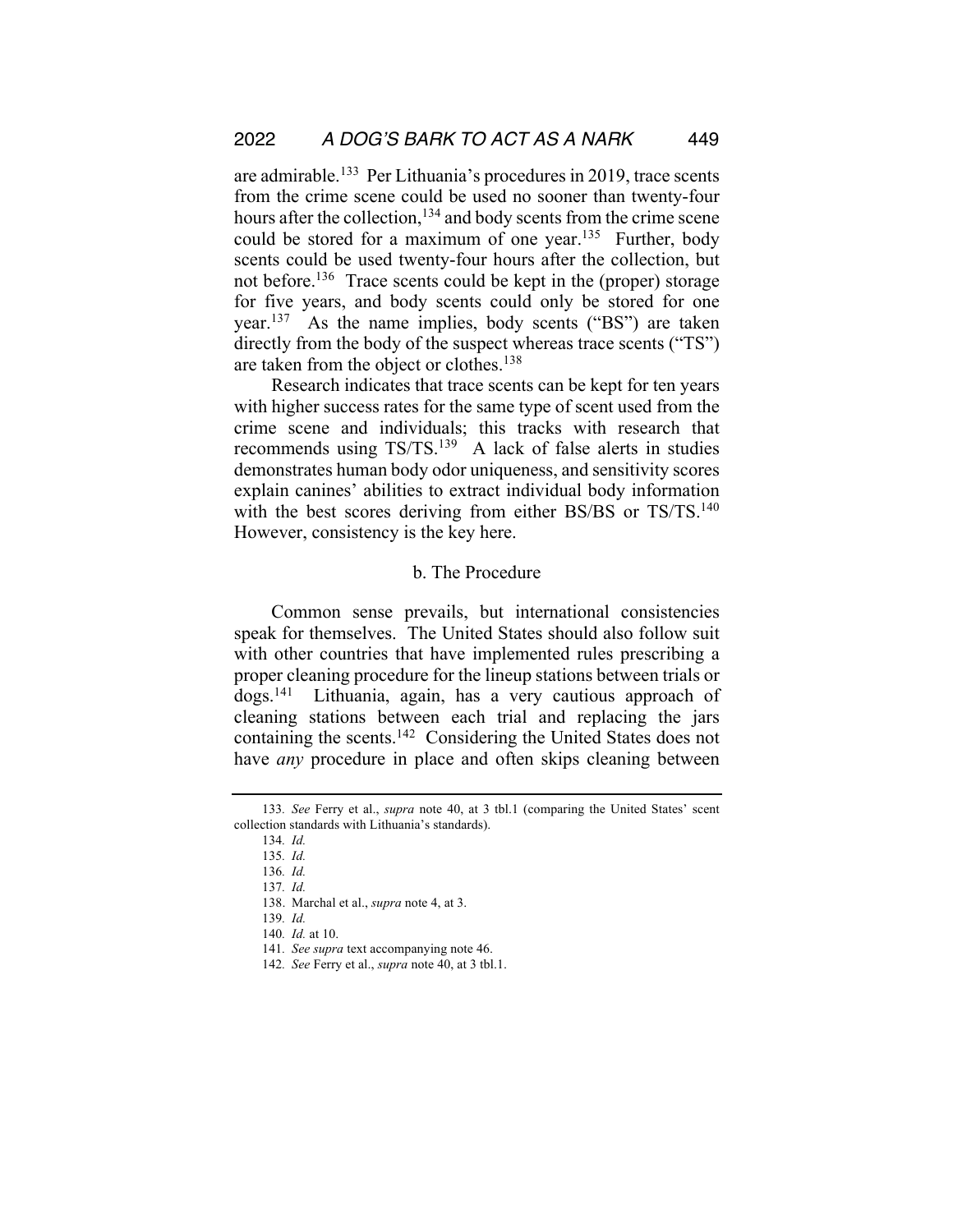trials, it should take the most cautious route to ensure the accuracy of the trials.143 Likewise, the cautiousness of Lithuania's procedures, which also require decoy scents to be "as similar as possible to the target" with a primary focus on the targets' sex and age, is commendable and should be retained by the United States.144 The United States must follow international trends and require that decoy scents be novel to the canine in judicial trials before they can justifiably be used.<sup>145</sup>

With no requirement for disqualifying searches or negative checks, the United States should adopt stricter, international judicial requirements: (1) prior to each official test, the canine must complete two control trials correctly; and (2) one negative check should be inserted every three trials.146

The United States' clearly lackadaisical consideration of the admissibility of dog scent lineups cannot be tolerated. It is unfathomable why every country requires a fixed number of stations within each scent lineup except the United States, where case law demonstrates a variation between two and seven stations.<sup>147</sup> It is a concept we are taught as children: the more stations, the more work the canine must do, thus the more accurate result. The United States must adopt a standard high enough to be more than chance, with seven stations being the sweet spot.<sup>148</sup> Further, dog scent lineup evidence should not even be *considered* in a United States courtroom after only one trial despite the current lack of a minimum judicial control-trial requirement.<sup>149</sup> Plainly, the United States must set a minimum number of trials before admitting the evidence, as well as require confirmation by *multiple* canines. Consistency, accuracy, and precautions must serve as safeguards.

<sup>143</sup>*. See id.* 

<sup>144</sup>*. Id.* at 4 tbl.2 (comparing Lithuania with the United States); *see also* Joe Schwarcz, *Do Men's and Women's Armpits Smell Differently?*, MCGILL (Mar. 20, 2017), [https://perma.cc/GLV3-TATT] (demonstrating that scents from males and females differ).

<sup>145</sup>*. See supra* text accompanying notes 47-50.

<sup>146.</sup> Ferry et al., *supra* note 40, at 5 tbl.3.

<sup>147</sup>*. Id.* at 6 tbl.4.

<sup>148</sup>*. See id.* at 6 tbl.4, 10.

<sup>149</sup>*. Id.* at 5 tbl.3.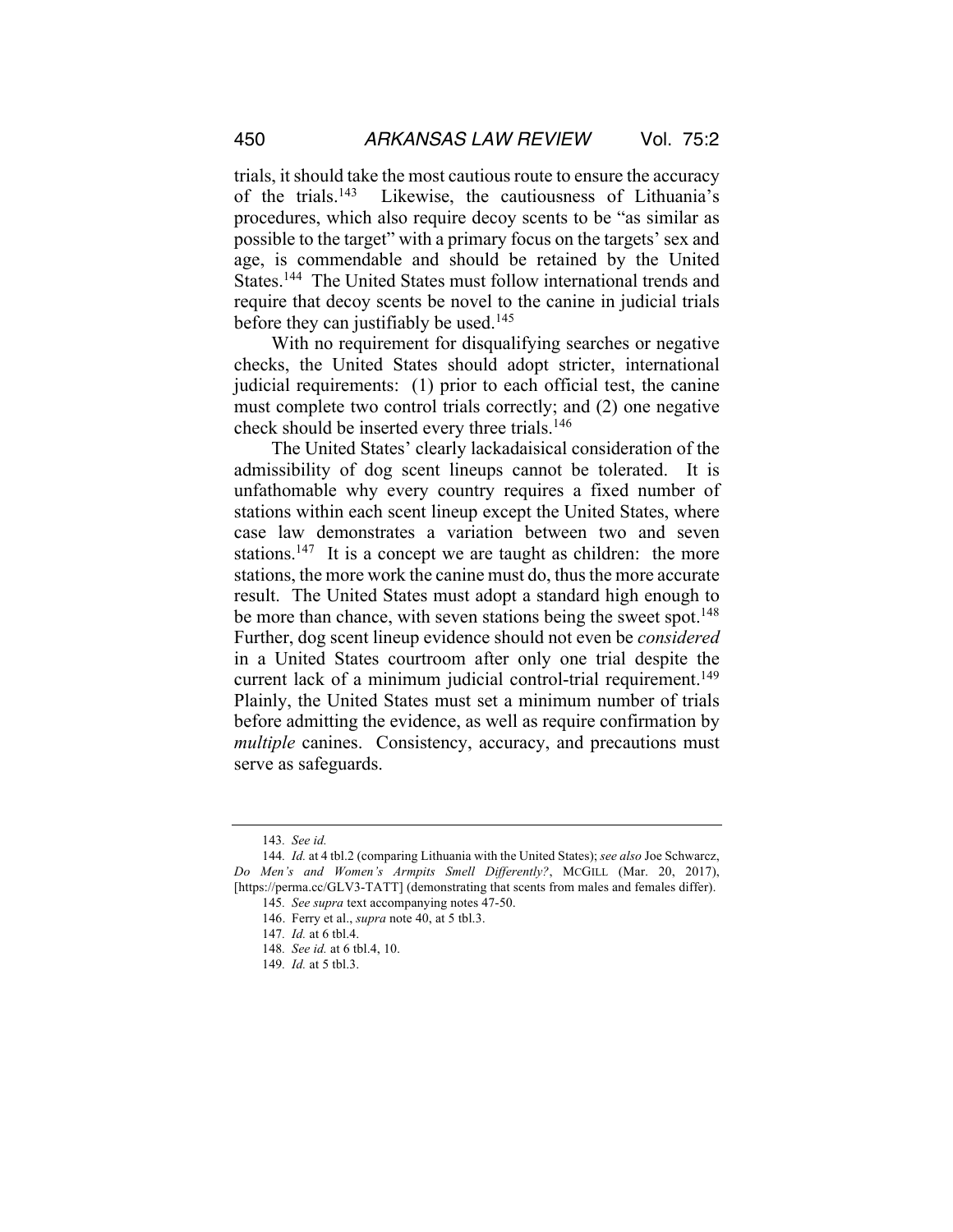#### c. The Training

Praise for the canines is a step in the right direction,<sup>150</sup> but the lack of a training requirement for the dogs quickly forces that step back.<sup>151</sup> Studies have shown that extensive training is essential for accurate results.<sup>152</sup> With a lack of consensus among other countries, the United States should imitate other successful experiments and training procedures.<sup>153</sup>

In a famous study, canine training was divided into "initial training" and "continuous training  $\ldots$ "<sup>154</sup> The entirety of the program was approximately twenty months long with several steps within each division.<sup>155</sup> The continuous training lasted the entirety of the dog's life,<sup>156</sup> including a daily training routine that involved a series of lineup trials and praise when the dog was correct.157 Judicial case admissibility was exclusive to the dogs in this study that completed over two hundred trials with no false alarms—a perfect approach for the United States to adopt.<sup>158</sup> To maximize reliability, there should be a minimum standard within United States courts that when dogs fail test lineups or fail to correctly match the suspect's scent in at least two successive lineups, their scent lineup evidence is disqualified.<sup>159</sup>

Even after correctly training the dogs, the accuracy of a single dog alone should not be solely relied on.<sup>160</sup> In order to be admissible in a judicial case, scent matching should be confirmed by several dogs, ranging from a minimum of two dogs to the goal

153*. See* Marchal et al., *supra* note 4, at 2.

<sup>150.</sup> Cesar Millan, *How and When to Give Healthy Dog Treats*, CESAR'S WAY (June 18, 2015), [https://perma.cc/74VY-LJ4M] (a famous dog handler demonstrating that the appropriate usage for treats as praise is "a critical component in dog training and rewarding [proper] behavior.").

<sup>151</sup>*. See* Ferry et al., *supra* note 40, at 9 tbl.8.

<sup>152</sup>*. See* Marchal et al., *supra* note 4, at 2; *see also* Robertson, *supra* note 100.

<sup>154</sup>*. Id.* at 2-4.

<sup>155</sup>*. Id.* at 4.

<sup>156</sup>*. Id.* at 3-4

<sup>157</sup>*. Id.* at 4.

<sup>158.</sup> Marchal et al., *supra* note 4, at 6.

<sup>159</sup>*. See* Robertson, *supra* note 100.

<sup>160</sup>*. See id.*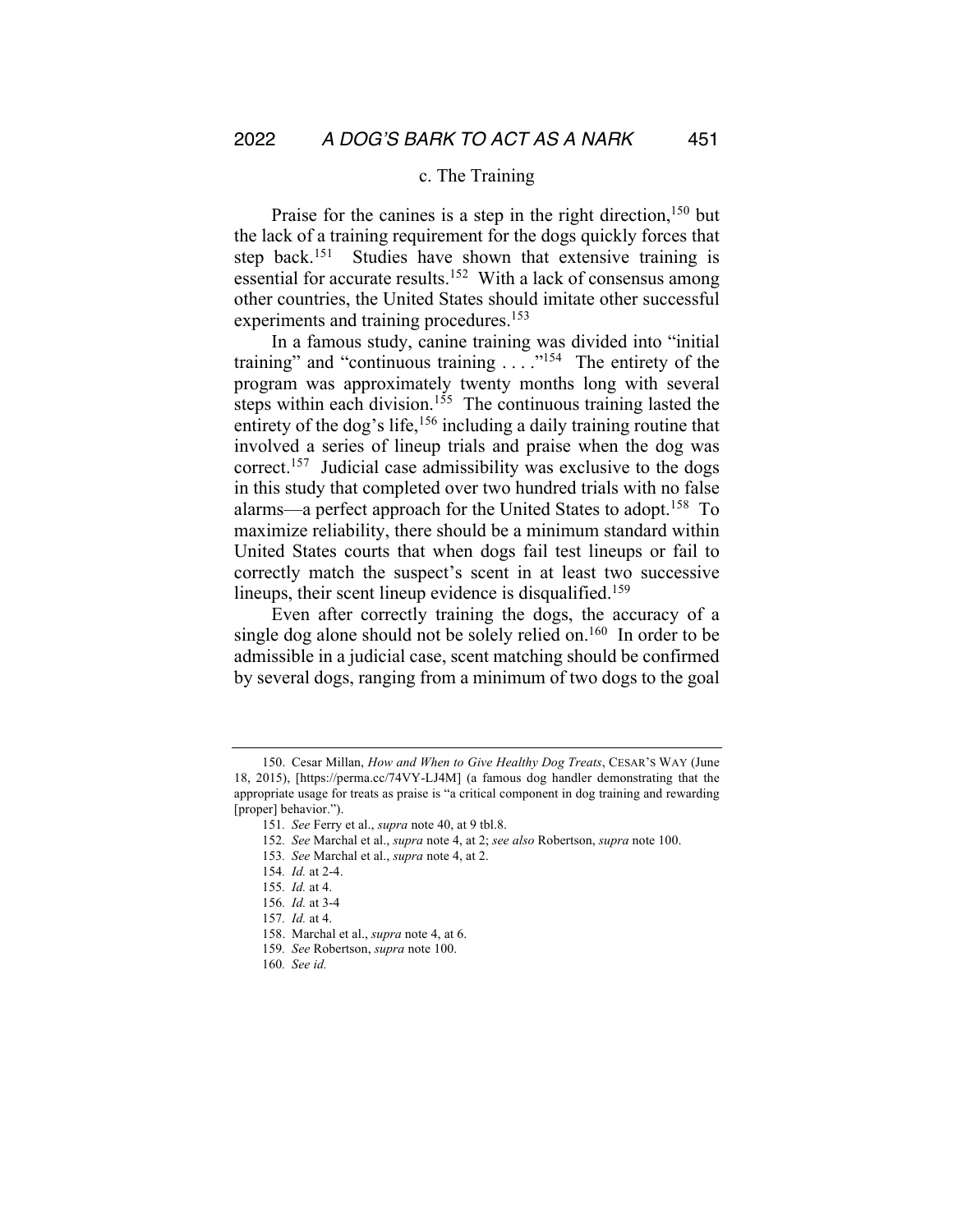of seven dogs.161 Each dog should do several lineups providing evidence from at least fourteen lineups for a single case.<sup>162</sup>

The handlers themselves must also have extensive training requirements such as certifications, specific training, and discouragement of self-training; however, this is likely not the component that will be turned on for scent lineups.163 Similarly, the dog must be of a breed capable of correctly performing a scent lineup, such as a German Shepard or bloodhound.<sup>164</sup> However, it is more important to look to the specific dog rather than just the breed.165 Favorable characteristics include "a predisposition to working with a handler, be<sup>[ing]</sup> eager to please, and hav<sup>[ing]</sup> a strong play drive."<sup>166</sup>

#### d. The Alerting

To ensure a lack of bias in the experiment, the United States must adopt a similar approach to Poland, which requires alerts "to be clear to anyone<sup>[1]</sup><sup> $\frac{1}{167}$ </sup> A video-recording should be required, as there is not currently any such requirement.<sup>168</sup> And of course, the handler, or whomever is conducting the experiment, should be blind, meaning the conductor of the experiment should be unaware of the suspect's scent placement.<sup>169</sup> Further, the extra step of "double blindness," requiring the individual who does know the placement of the scents to be secluded from both the handler and the canine or anyone else in the room where the

<sup>161</sup>*. See id.*

<sup>162</sup>*. Id.*

<sup>163</sup>*. See supra* notes 76, 161-62 and accompanying text; *see also infra* note 164.

<sup>164</sup>*. See supra* text accompanying note 27. Although a great house pet, retrievers have not lived up to the same standard of acute smelling abilities that bloodhounds and German Shepherds have. *See* People v. Mitchell, 2 Cal. Rptr. 3d 49, 63-64 (Cal. Ct. App. 2003).

<sup>165.</sup> John J. Ensminger, *History and Judicial Acceptance of Tracking and Trailing Evidence*, *in* POLICE AND MILITARY DOGS: CRIMINAL DETECTION, FORENSIC EVIDENCE, AND JUDICIAL ADMISSIBILITY, *supra* note 11, at 32 [hereinafter Ensminger, *History and Judicial Acceptance of Tracking and Trailing Evidence*].

<sup>166</sup>*. See* PBS, *supra* note 28.

<sup>167.</sup> Ferry et al., *supra* note 40, at 7 tbl.5.

<sup>168</sup>*. Id.* 

<sup>169</sup>*. Id.* at 8 tbl.6.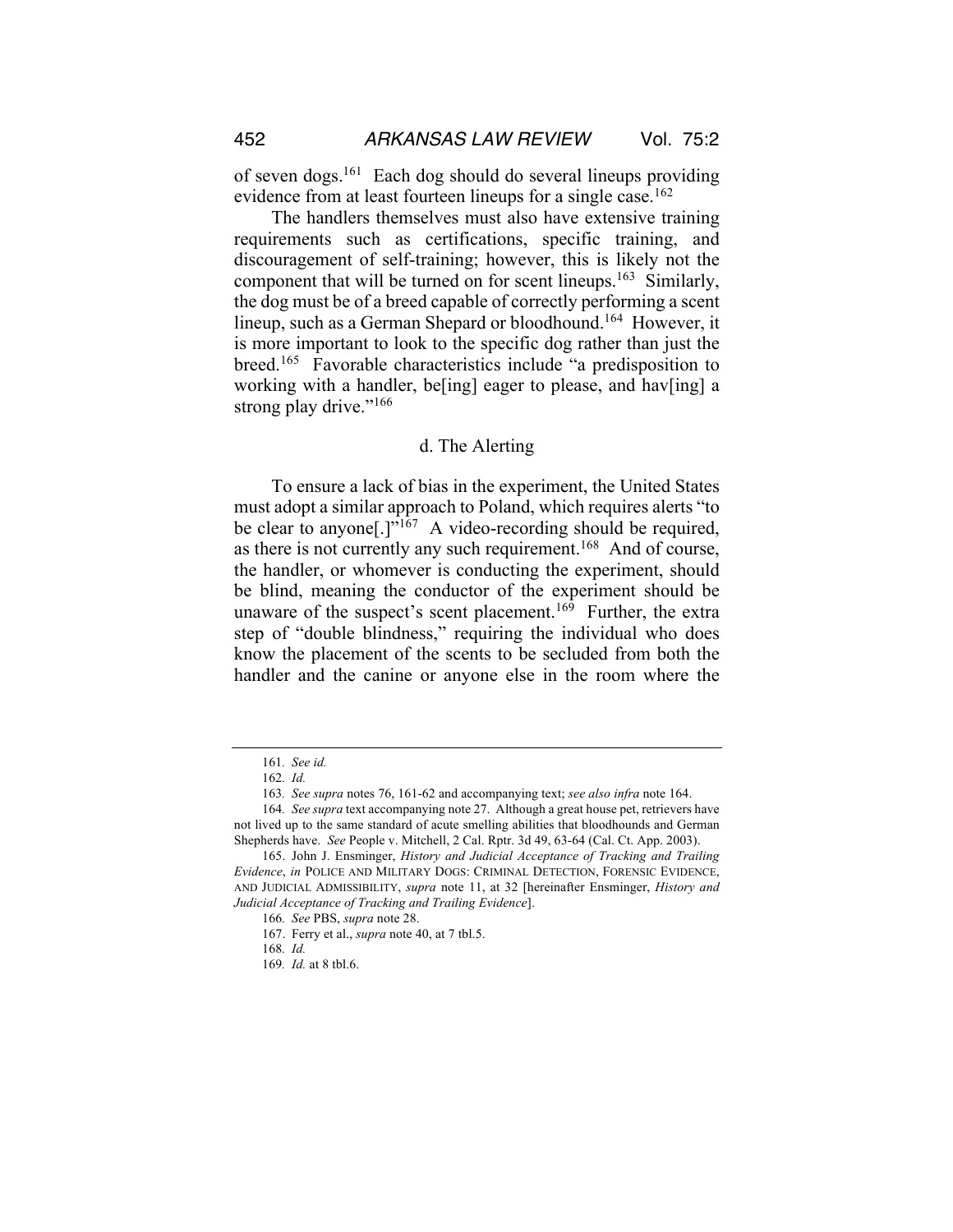experiment is being conducted, is just another necessary precaution to increase the reliability and accuracy of the trials.<sup>170</sup>

### *2. Time Fur the* Nenno *Test*

Based off those standards that should be set, dog scent evidence should be admissible, as the *Nenno* test sets out that "the appropriate questions for assessing reliability are (1) whether the field of expertise is a legitimate one; (2) whether the subject matter of the expert's testimony is within the scope of the field; and (3) whether the expert's testimony properly relies upon or utilizes the principles involved in the field."171 The *Nenno* test was established by the Texas Court of Criminal Appeals, a state leader for scent lineups,  $^{172}$  for "soft sciences[,]" but it is evaluated here as it implements *Daubert* principles brilliantly, tailored for scent lineups.<sup>173</sup>

#### a. Whether the Field of Expertise is Legitimate

The FBI does not undercut the value of dog scent lineups as demonstrated by advising the use of "scent-discriminating dogs in criminal investigations . . . to establish[] a scent relationship between people and crime scene evidence."174 Not only does the FBI advise the use of scent lineups, but it also follows that advice with its own use of scent lineups.<sup>175</sup> Evidently, a "dog['s] ability to distinguish scents is valued and respected" in the real world.176

<sup>170</sup>*. Id.* at 8 tbl.6, 12 (Hungary and Poland conduct the double blindness by having the expert observe through the use of a one-way mirror compared to how Russia allows them to view through a video monitor).

<sup>171.</sup> Winston v. State, 78 S.W.3d 522, 526 (Tex. Ct. App. 2002) (citing Nenno v. State, 970 S.W.2d 549, 561 (Tex. Crim. App. 1998)).

<sup>172</sup>*. Id.* at 525-26; *see also supra* text accompanying note 14.

<sup>173.</sup> José A. Berlanga, *Harmonizing Civil and Criminal Rule 702 Analysis: Do Criminal Litigants Utilize a Less Rigorous Standard?*, 37 T. MARSHALL L. REV. 55, 55-56, 56 n.6, 80 (2011).

<sup>174.</sup> Stockham et al., *supra* note 82.

<sup>175</sup>*. See, e.g.*, *Winston*, 78 S.W.3d at 526-27 ("In one notable case involving a serial killer, the FBI noted in a letter to Deputy Pikett's department that his work with the bloodhounds and scent lineups 'saved many investigation man hours that would have been spent searching for the wrong person.'").

<sup>176</sup>*. Id.* at 527.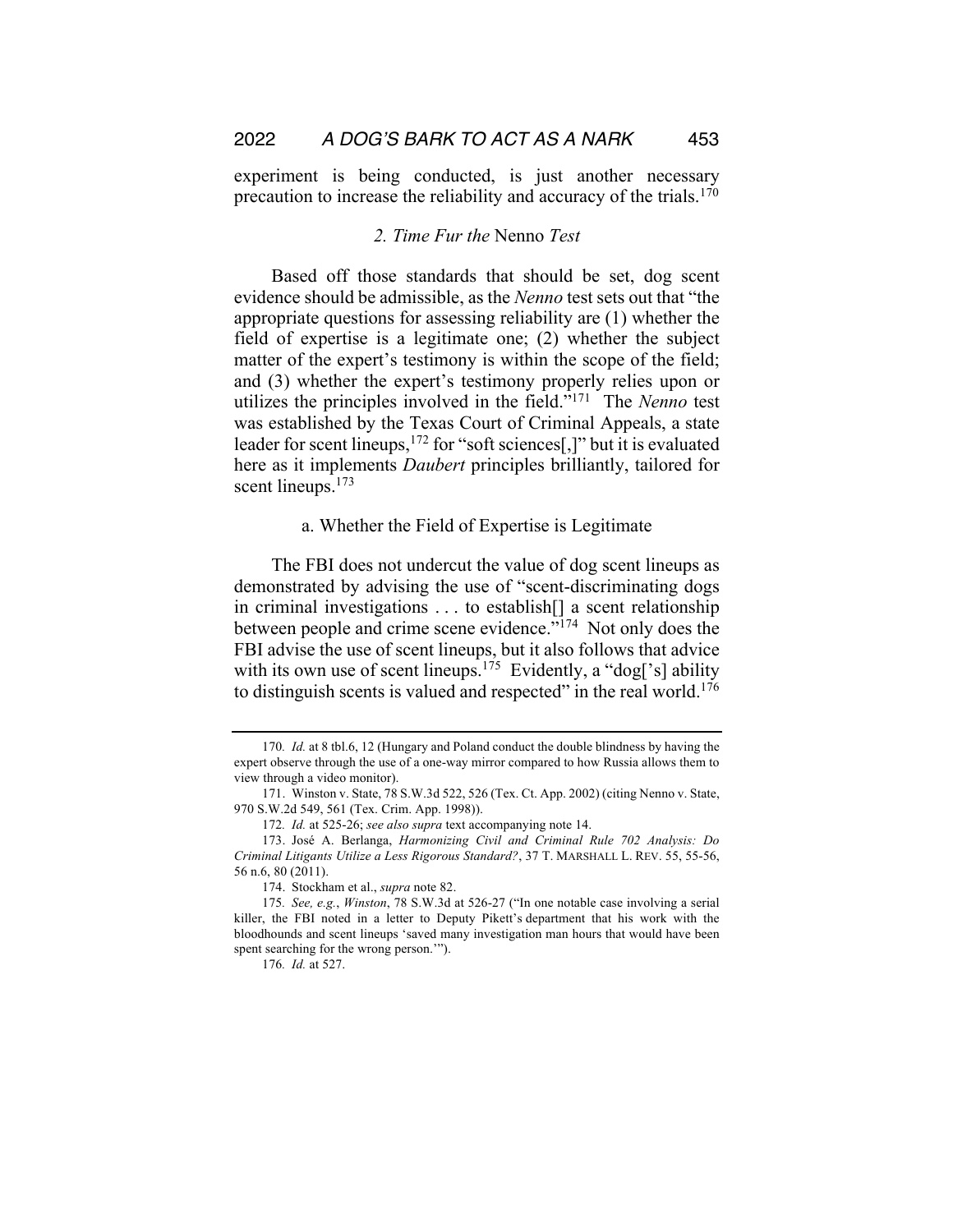"[D]ogs' superior senses have long been used to aid mankind in a variety of contexts outside the courtroom, including 'to track by scent escaped criminals or lost persons and articles.'"177 States across the country continuously use scent-tracking evidence for identification purposes.<sup>178</sup> With the lack of value in differentiating reliability between scent lineups and other scent tracking techniques, scent lineups should be considered a legitimate field of expertise as well.<sup>179</sup>

#### b. Subject Matter Within Scope of the Field

Seldom will the scope be at issue—it will be dependent on the specific expert testifying as well as the scope of expertise, which appears to be a low bar.<sup>180</sup> Comparable to the well-known nexus requirement in Federal Rule of Evidence 702 generally, this is a non-strict standard that simply requires a logical relationship between the testimony and the expert's field; it need not be a perfect connection.181 Consider a traditional law school example: an expert in corrupt business practices was not qualified to testify specifically on Korean business practices due to a lack of a nexus with the broader subject of Korean-specific business.<sup>182</sup> Dog scent experts do not follow this same ill-fated path. With experience in scent lineups and testimony regarding scent lineups, this prong will be easily surpassed. It can further be appropriate for an expert to testify as to scent-matching techniques generally, without experience in scent lineups specifically, as long as the testimony is narrowed to such.

<sup>177</sup>*. Id.* at 526 (quoting People v. Price, 431 N.E.2d 267, 269 (N.Y. 1981)).

<sup>178</sup>*. Id.* at 527.

<sup>179</sup>*. Id.* 

<sup>180</sup>*. See*, *e.g.*, Coastal Tankships, U.S.A., Inc. v. Anderson, 87 S.W.3d 591, 604 (Tex. Ct. App. 2002) (demonstrating how easily the court could "impliedly" find the expert's testimony was within the scope when he was a doctor specializing in diagnosing and treating acute lung injuries and his testimony concerned the victim's lung disease and was thus within the scope of his field of expertise).

<sup>181.</sup> Jinro Am. Inc. v. Secure Invs., Inc., 266 F.3d 993, 1009 (9th Cir. 2001).

<sup>182</sup>*. See id.*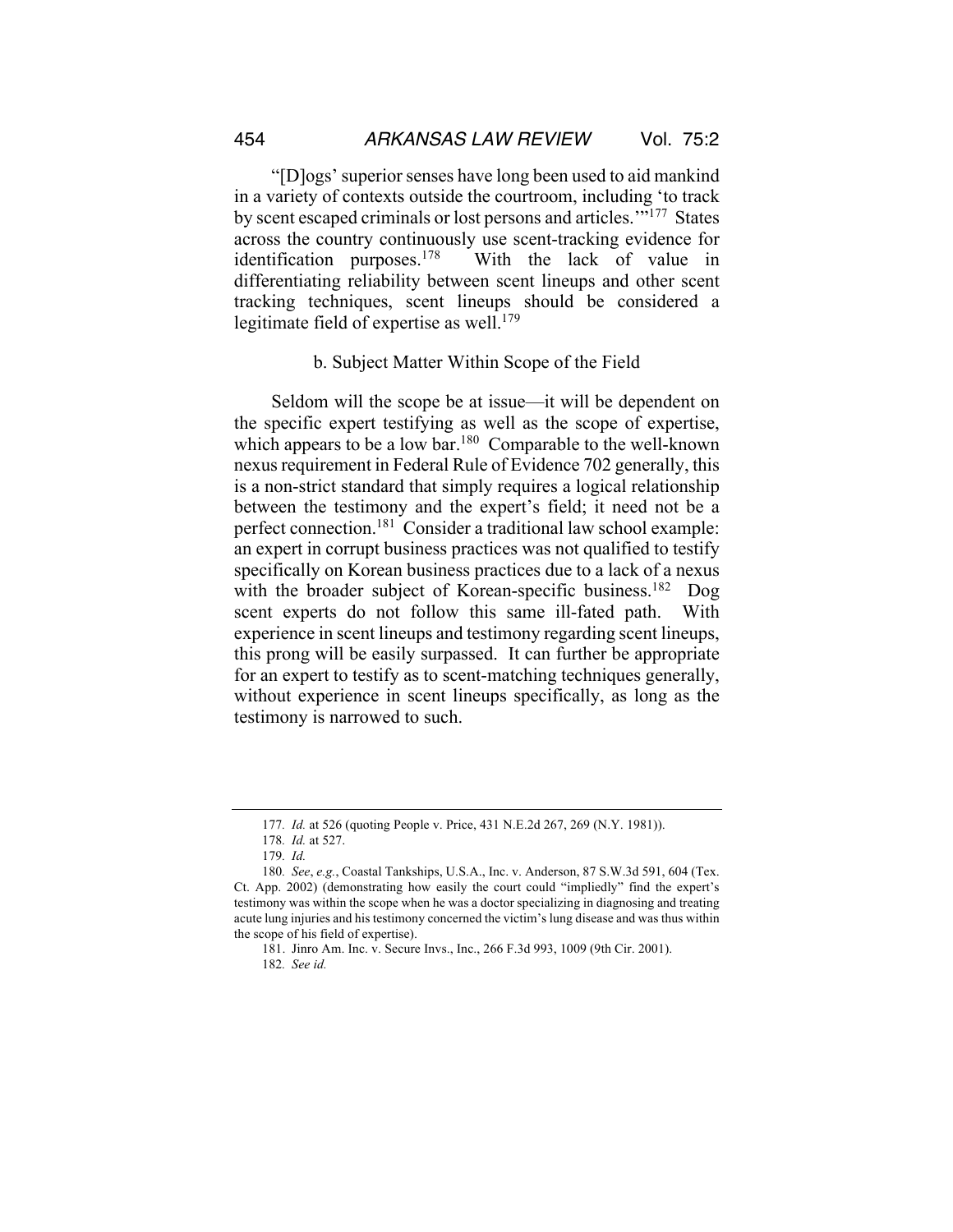## c. Properly Relies Upon or Utilizes the Principles Involved in the Field

The outcome of the *Nenno* test is most dependent on the final prong—requiring a determination by the court that "the proffered expert testimony properly relies upon or utilizes the principles involved in the field of expertise."183 Three factors are evaluated to determine this reliability: "(1) the qualifications of the particular trainer; (2) the qualifications of the particular dog; and (3) the objectivity of the particular lineup."184

## *i. Qualifications of the Trainer*

The qualifications of the trainer are not the main concern at issue and will not be discussed in depth as they are expert dependent, but the trainer should be qualified specifically in scent lineup procedures. Ideally, the trainer should have testified previously, but this is not dispositive.<sup>185</sup> Assuming that the particular expert has performed scent lineups in the past, the qualifications should likely be met. The trainer's expertise and experience must match up to the step in the lineup that is being discussed in trial. For example, an expert who has properly performed several lineups in the past may not be qualified to testify about the genetic makeup of a canine's scent membranes but could testify about how the scent lineup was conducted.<sup>186</sup> Experts' qualifications merely have to surpass a low bar, as demonstrated by the first prong of Federal Rule of Evidence 702, requiring no actual degree.<sup>187</sup> The same logic applies to scent

<sup>183</sup>*. Winston*, 78 S.W.3d at 527.

<sup>184</sup>*. Id.*

<sup>185</sup>*. See generally* FED. R. EVID. 702 (no former testimony as an expert is required rather some combination of "knowledge, skill, experience, training, [and] education" collectively is what matters).

<sup>186.</sup> For example, if an expert is used to testify regarding the unique odor of every human, then that expert should have some type of scientific background or evidence to back that up, versus an expert testifying about the procedure that took place, then that expert should have experience with the actual performance of the lineups. *See* Ensminger et al., *supra* note 77, at 67.

<sup>187</sup>*. See generally* FED. R. EVID*.* 702 (which has no degree requirement and provides that expertise can be shown in other ways such as experience). The term "expert" does not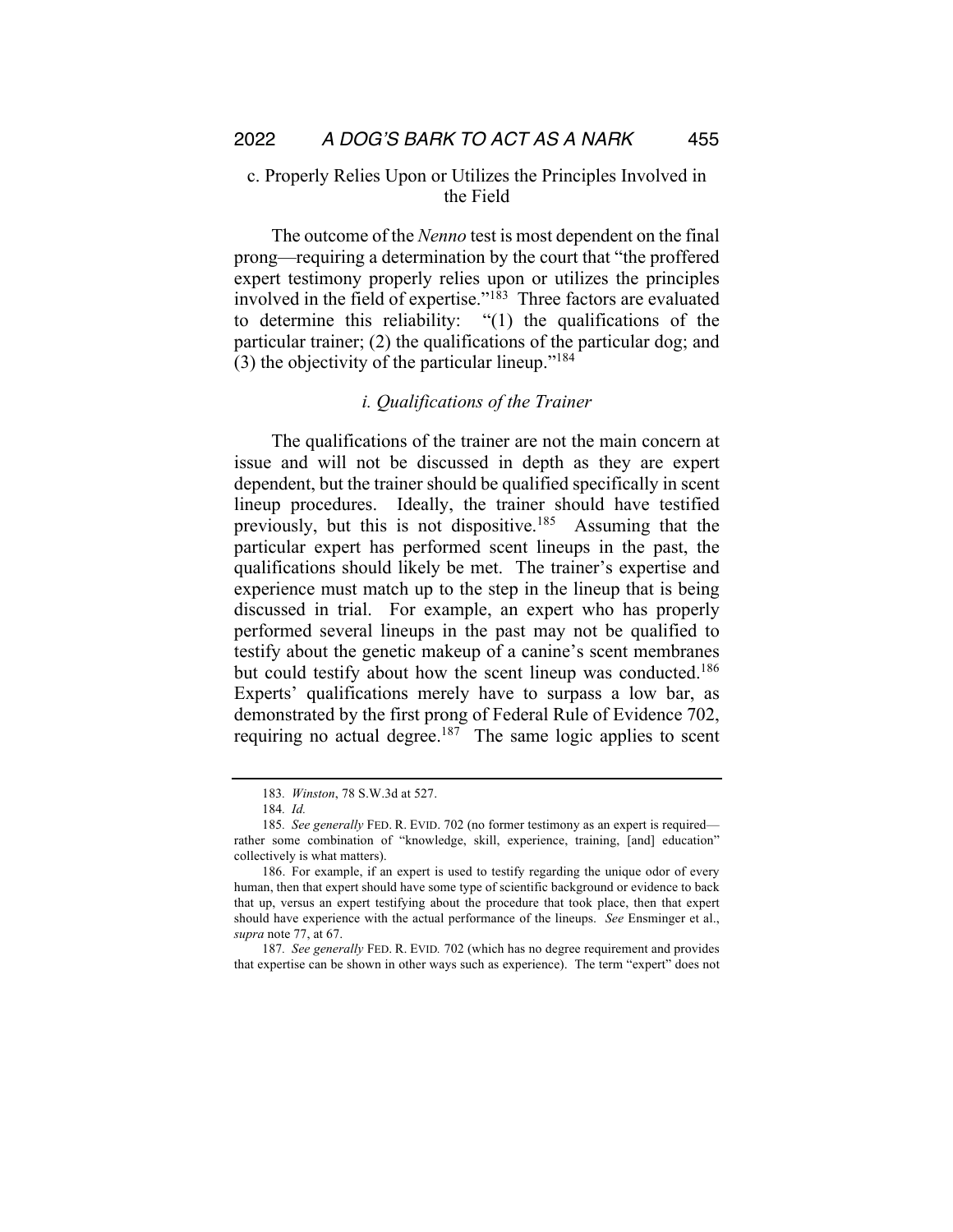lineups, but despite the leniency, it is recommended here that a certification accompany the expert.188

#### *ii. Qualifications of the Dog*

The qualifications of a dog include factors such as whether:

(1) the dog is of a breed characterized by acuteness of scent and power of discrimination; (2) the dog has been trained to discriminate between human beings by their scent; (3) by experience the [dog] has been found to be reliable; (4) the dog was given a scent known to be that of the alleged participant in the crime; and (5) the dog was given the scent within the period of its efficiency.<sup>189</sup>

By utilizing the preconditions established above, all factors of qualification are exceeded.<sup>190</sup> Bloodhounds and German Shepherds are undoubtedly qualified breeds, and canine training will be extensive. By focusing specifically on scent lineups and discrimination, no canine will be considered for judicial cases without the required experience, thresholds, and rates of performance as a prerequisite; when professionals gather and place the scent, the efficiency period will be followed.191

There is no dispute that the current chaos revolving around inconsistent standards of scent lineups is justified—but this is the heart of this Comment. Once a clear, consistent, and reliable method is utilized, scent lineups will pass standards they would

have the plain meaning that many people think of, but a good example to demonstrate the lack of requirement for formal education is Marisa Tomei in the movie *My Cousin Vinny*. Arthur McGibbons, *Marisa Tomei From My Cousin Vinny Great Example of How an Expert Witness Works*, ILL. CASE L. (Feb. 1, 2014), [https://perma.cc/DB68-86FF]*.* 

<sup>188</sup>*. See* NAT'L POLICE CANINE ASS'N, STANDARDS FOR TRAINING & CERTIFICATIONS MANUAL 3, 21 (2014), [https://perma.cc/Y4UK-6LEJ] (example of a certification); *see also* Ensminger, *History and Judicial Acceptance of Tracking and Trailing Evidence*, *supra* note 165, at 29 (commenting on proposals by the Scientific Working Group on Dog and Orthogonal Detector Guidelines ("SWGDOG"), which recommend that handler training is to involve human scent theory, relevant canine case law, and legal preparation, including court testimony). *See generally* KENNETH FURTON ET AL., THE SCIENTIFIC WORKING GROUP ON DOG AND ORTHOGONAL DETECTOR GUIDELINES 1, 87-89 (2010), [https://perma.cc/3SK9-EB22] (SWGDOG guidelines including handler specifications).

<sup>189.</sup> Winston v. State, 78 S.W.3d 522, 527-28 (Tex. Ct. App. 2002).

<sup>190</sup>*. See supra* Section III.B.1.

<sup>191</sup>*. See supra* Section III.B.1.c.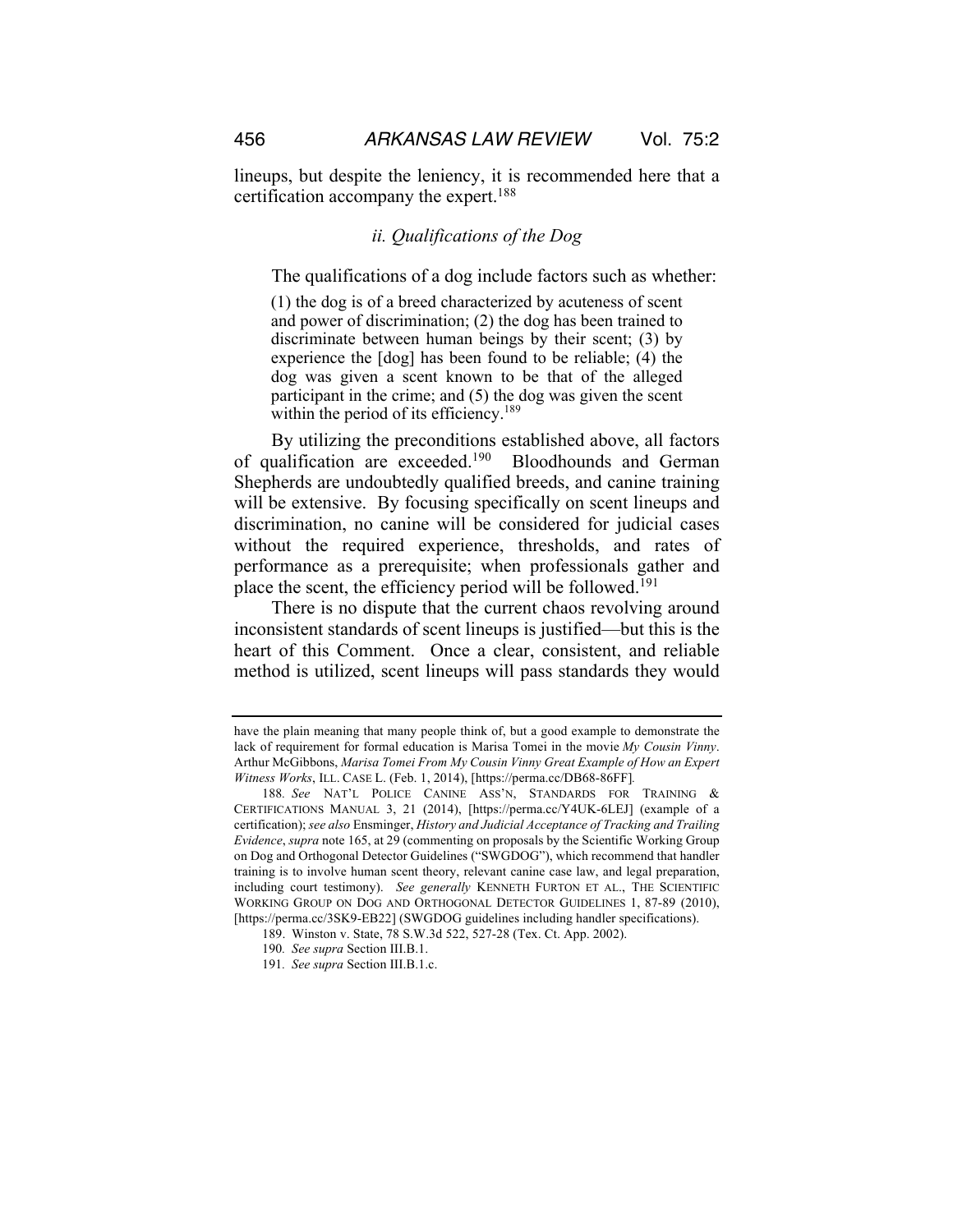not have before, as demonstrated. Transparency must be established; the expert must provide support for any claimed qualifications, including certification of the dog as well as (welltracked and mandatory) error rates for each specific dog.<sup>192</sup>

It should be noted that skepticism of dog scent evidence often arises from a lack of full disclosure from handlers, as well as from prosecutors, despite disclosure being required.<sup>193</sup> Without consistent track records and full disclosure of error and accuracy rates, this Comment too would not support dog scent lineups—these safeguards are necessary and must be mandatory in order to accurately portray the reliability of dog scent lineups.<sup>194</sup>

## *iii. Objectivity of the Lineup*

Support is key.<sup>195</sup> The plain meaning of objectivity is "[d]oing one's best to get rid of biases, and other subjective evaluations, by solely depending on objectifiable data."<sup>196</sup> Therefore, claims of perfection and trustworthiness will fail largely when deprived of support. Reliance on manuals often proves to be sufficient—yet there is still an overarching lack of international standards and timely updates.<sup>197</sup> The use of manuals

<sup>192</sup>*. Winston*, 78 S.W.3d at 527-28.

<sup>193</sup>*. See e.g.*, Loaiza v. Pollard, No. LACV 16-5703-JWH (LAL), 2021 U.S. Dist. LEXIS 159510, at \*30-31, \*40 (C.D. Cal. May 13, 2021) (unpublished opinion demonstrating the potential harm to the defendant was the fact that the dog made many past false identifications which were not disclosed, and the court likely would have excluded the scent evidence due to lack of reliability as well as the potential to impeach the government's witness); *see also* Brady v. Maryland, 373 U.S. 83, 87 (1963) (requiring disclosure by the prosecution of all evidence that might exonerate the defendant). *See generally* Bryan Altman, *Can't We Just Talk About This First?: Making the Case for the Use of Discovery Depositions in Arkansas Criminal Cases*, 75 ARK. L. REV. 7, 8 (2022) (discussing the consistent theme for the defense to be left "in the dark" by prosecution on a local level).

<sup>194</sup>*. See Loazia*, 2021 U.S. Dist. LEXIS 159510, at \*30.

<sup>195</sup>*. See supra* note 115 and accompanying text.

<sup>196</sup>*. What is Objectivity*, L. DICTIONARY, [https://perma.cc/HD72-VE86] (last visited Apr. 10, 2022).

<sup>197</sup>*. See Winston*, 78 S.W.3d at 528-29 (holding that testimony by Deputy Pickett stating his procedure was "consistent with the National Police Bloodhound Association's manual on how to conduct a scent lineup" was sufficient to satisfy the objective standards); *see also* Berlanga, *supra* note 173, at 69 (demonstrating that the main requirement to satisfy the objective standard was being consistent with the manual).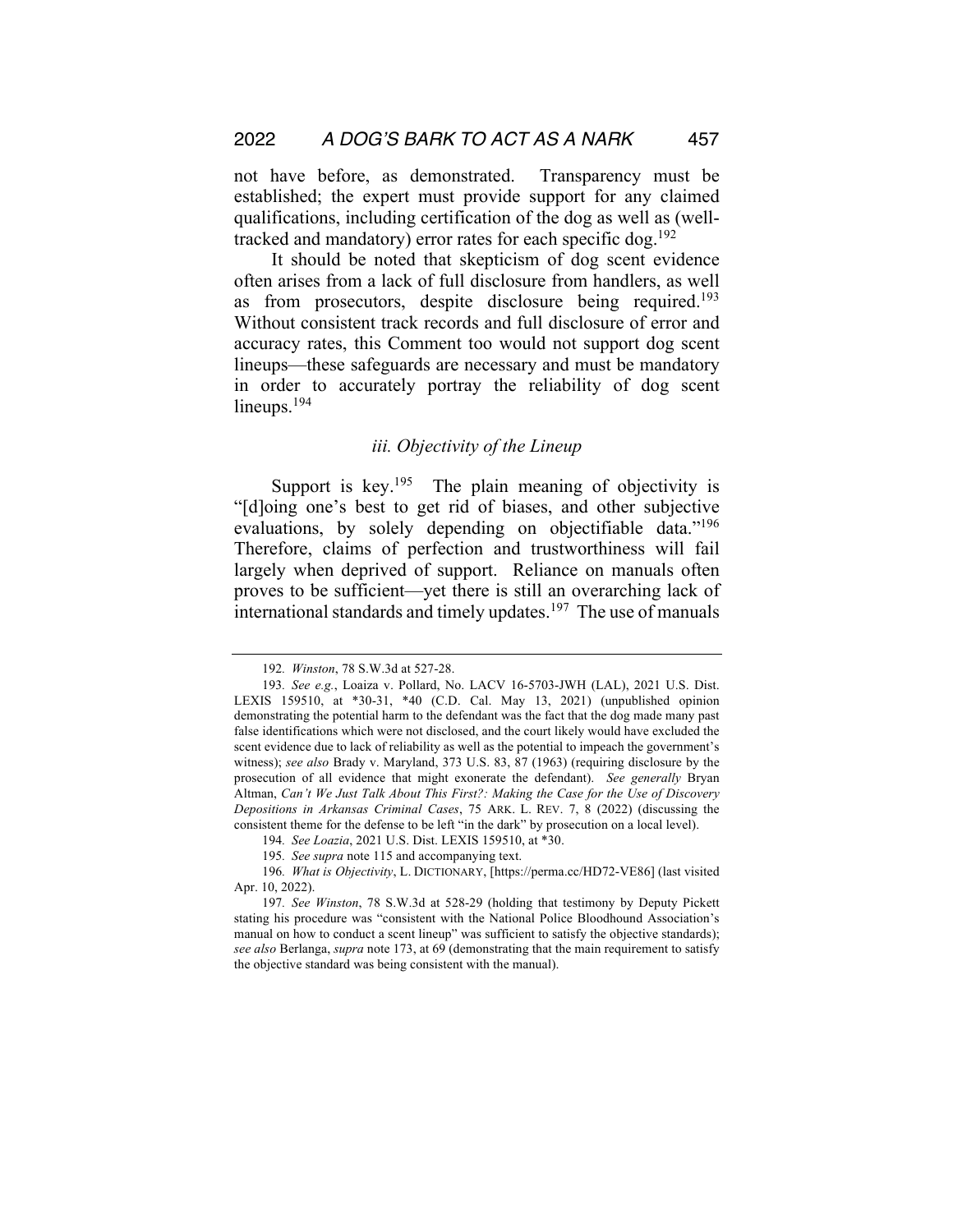must be coupled with the standard protocols recommended above: double blindness, trained signals, multiple confirmations, and additional safeguards, namely videos and witnesses of the lineup.<sup>198</sup> These safeguards will help negate any indication of scent contamination or biases by proactively eliminating subjectivity.<sup>199</sup> The typical misconception that trained canines merely guess, and their handlers subjectively interpret those guesses to be signals when they are not, is discredited when these safeguards are in place.200 Moreover, the *Nenno* test will be passed with the established protocol.

## **C. Compliance is Not Junk Science**

Several passed prongs later, admissibility is finally established, but Federal Rule of Evidence 403 still lurks in the shadows. It must be shown that the danger of unfair prejudice does not substantially outweigh the probative value to fully be admissible.201

After surviving the scrutiny of the expert testimony analysis itself, scent lineups plainly outstrip any risk of unfair prejudice. A jury will not be partial due to scent lineups. It does not take specialized skills or knowledge to comprehend that dogs are not perfect—juries understand this—and they are capable of giving proper weight to such evidence.<sup>202</sup> Further, dog scent

<sup>198</sup>*. See* discussion *supra* Section III.B.1.

<sup>199</sup>*. See Winston*, 78 S.W.3d at 528-29 (illustrating a lineup with proper safeguards); *see also supra* Section III.A.4. For an example of what not to do, consider when a dog scent handler's testimony was not allowed in court although he testified many times before; when, in his current testimony, he "testified that there was a possible cross-contamination of the scents in the lineup in question;" he "did not run a 'blind' scent lineup"; he did "not keep complete records on the scent lineups that his dogs have participated in;" his training records regarding the dog's training were incomplete and the failure to maintain complete records made it hard to determine accuracy; there was no peer-review of any records; he "failed to follow up on the dispositions of" other cases his dogs participated in; he "failed to perform validation testing on his dogs during scent lineups;" he testified no one reviews his work; his dogs were not certified; no literature was offered in support of the procedure used; no other evidence was put on regarding any error rates; and there was no evidence that the scent lineup could have been "duplicated by others following the same methods." *See* State v. Smith, 335 S.W.3d 706, 708-10 (Tex. Ct. App. 2011).

<sup>200</sup>*. See supra* text accompanying note 113.

<sup>201</sup>*. See supra* Section II.E.

<sup>202.</sup> United States v. McNiece, 558 F. Supp. 612, 615 (E.D.N.Y. 1983).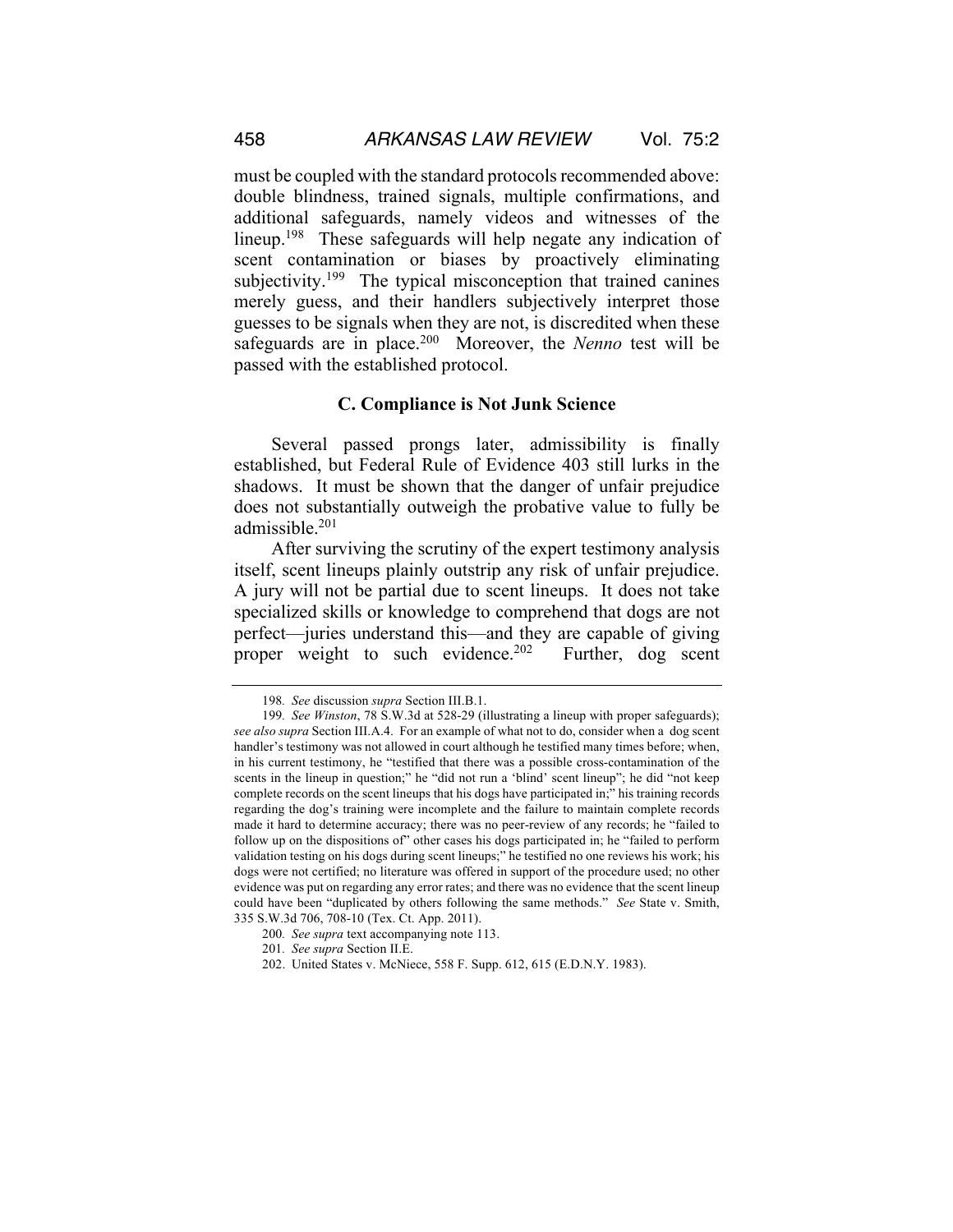identifications do not plainly decide guilt or innocence; they simply show that a suspect's scent was at a particular place.<sup>203</sup> Statistically, potential "errors" by the canine are more likely to harm the government's case rather than the defendant's because they are more likely to involve missing a scent than wrongfully accusing the defendant.204 Lastly, despite the advancements scent lineups will prove to show, they are still limited to serve as corroborating evidence.<sup>205</sup>

Also, jury instructions, such as the following, play an important role in mitigating any risk of unfair prejudice when they limit the lineup's permissible purposes:

Evidence of dog tracking has been received for the purpose of showing, if it does, that the defendant is [the] perpetrator of the crime of \_\_\_\_\_\_\_\_\_\_\_. This evidence *is not by itself sufficient* to permit an inference that the defendant is guilty of the crime of  $\qquad \qquad$  . Before guilt may be inferred, *there must be other evidence* that supports the accuracy of the identification of the defendant as the perpetrator of the crime of The corroborating evidence need not be evidence which independently links the defendant to the crime. It is sufficient if it supports the accuracy of the dog tracking. In determining the weight to give to dogtracking evidence, *you should consider* the training, proficiency, experience, and proven ability, if any, of the dog, its trainer, and its handler, together with all the circumstances surrounding the tracking in question.206

*Id.* (quoting People v. Craig, 150 Cal. Rptr. 676, 683 (Cal. Ct. App. 1978)). The court did not entertain this instruction, but for the purposes of this Comment it would be sufficient as well. *Id.*

<sup>203</sup>*. See* G. A. A. Schoon, *Scent Identification Line-ups Using Trained Dogs in the Netherlands*, 47 PROBS. FORENSIC SCI. 175, 175 (2001), [https://perma.cc/UJX5-K4AH].

<sup>204</sup>*. See supra* text accompanying notes 105-06.

<sup>205</sup>*. See supra* note 82 and accompanying text.

<sup>206.</sup> People v. Jackson, 376 P.3d 528, 578 (Cal. 2016) (emphasis added). The defendant in Jackson appealed the jury instructions and suggested the following from the *Craig* court:

<sup>[</sup>D]og-trailing [sic] evidence must be viewed with the utmost of caution and is of slight probative value. Such evidence must be considered, if found reliable, not separately, but in conjunction with all other testimony in this [sic] case, and in the absence of some other direct evidence of guilt, dog trailing evidence would not warrant conviction.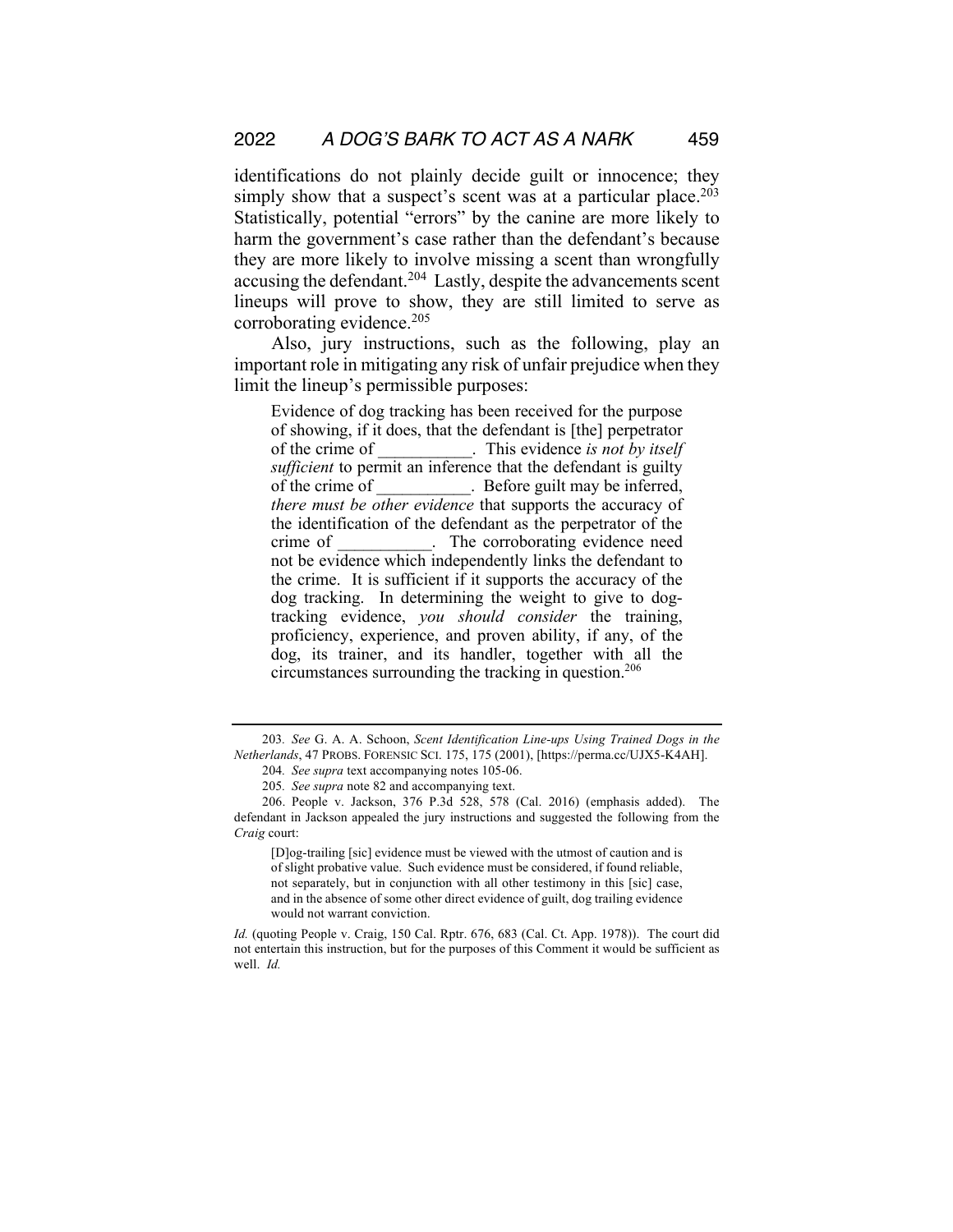The entirety of this Comment demonstrates the exceedingly high probative value of scent evidence—establishing a suspect's presence at the crime scene.<sup>207</sup> In this way, scent identifications directly tend to prove, or disprove, whether a crime was committed by a particular person.208 In summation: dog-scent identifications contribute directly to the resolution of the case by helping to establish identity;  $209$  they serve a unique purpose when the suspect cannot already be easily or confidently placed at the crime scene. While a fairly short analysis, Federal Rule of Evidence 403 is important, and is passed.<sup>210</sup>

#### **IV. CONCLUSION**

Once a sour lemon for courts to avoid, dog scent lineups prove to be capable of transforming into a superb resource. When followed, a precise recipe, representative of international tastes,

<sup>207</sup>*. See supra* note 4 and accompanying text.

<sup>208.</sup> It is vital that the expert be able to put on information regarding the uniqueness of each person's body odor beyond experience from just one trainer and one dog. *See* People v. Mitchell, 2 Cal. Rptr. 3d. 49, 64, 66 (Cal. Ct. App. 2003). This goes towards the relevancy of the scent lineups: if it cannot be shown the scents are unique and the canine is able to recognize differences between the scents, then scent lineups would just be a guessing game. *See id.* The court in *Mitchell* found the dog scent evidence to be inadmissible because relevancy could not be established when it was concerned with the absence of evidence showing that every person's scent is unique. *Id.* at 794-95. This type of evidence does exist. *See* Marchal et al., *supra* note 4, at 1-2 ("Gas chromatography-mass spectrometry studies showed that each human scent consists of a combination of volatile components produced from the skin and differing in ratio from person to person, along with some compounds that are unique to certain individuals. This combination, which has been shown to be constant and reproducible over time, contributes to the individuality and uniqueness of human scent. This finding likewise includes identical twins' individual scents.").

<sup>209.</sup> If it is not a question whether the suspect's scent was at the crime scene, then dog scent lineups will not do much good. *See* 1 DAVID B. SMITH, PROSECUTION AND DEFENSE OF FORFEITURE CASES  $\P$  4.03 (2022) (discussing how the drug sniffing dog at best showed the money had been exposed to narcotics and that this information was not very probative because up to 80% of the money in circulation may carry narcotics residue). To further illustrate, in a situation where the suspect is a family member and living in the crime scene home, dog scent lineups would not have much probative value, as it is already known and understood that the suspect's scent would likely already be at the crime scene.

<sup>210</sup>*. See generally* FED. R. EVID. 403 (allowing the judge to exclude relevant evidence if its probative value is substantially outweighed by a danger of unfair prejudice, confusing the issues, misleading the jury, undue delay, wasting time, or needlessly presenting cumulative evidence).